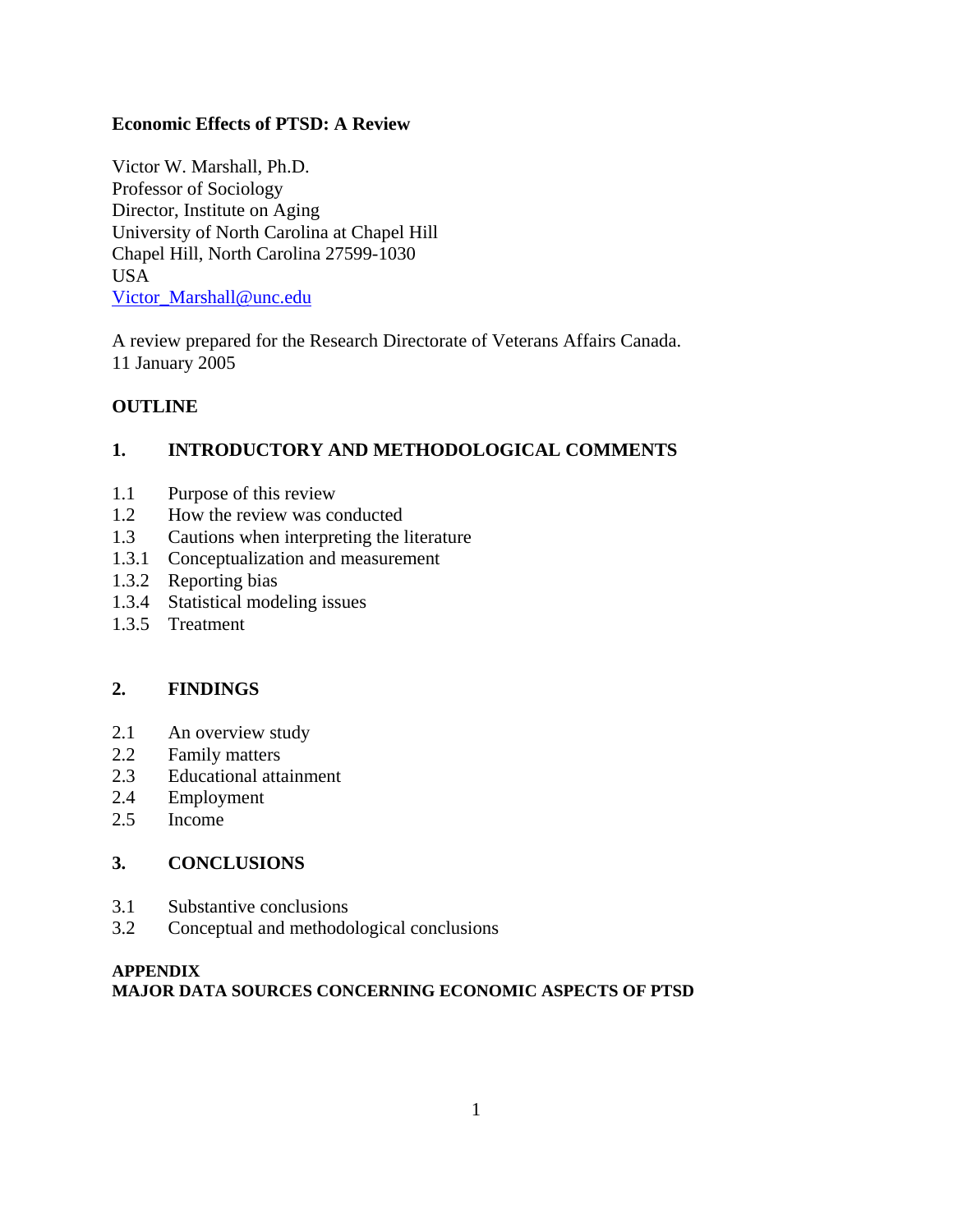### **1. INTRODUCTORY AND METHODOLOGICAL COMMENTS**

This review is organized into three major parts. The first states the purpose of the review, describes the way in which the review was conducted, and discusses the nature of the data and problems and cautions needed in interpreting the literature. The second major part presents the review itself. The third part is the conclusion, broken into a section on substantive conclusions about what is know concerning economic impacts of PTSD, and a section of recommendations concerning methodology and research design for future studies in this area or to assist in the critical evaluation of research.

#### 1.1\_ Purpose of this review

There is by now a considerable literature on post-traumatic stress disorder, or PTSD. A subset of that literature deals with PTSD in the context of military conflicts such as wars, peace keeping or peace making activities. Most of the general literature, and of that subset, focuses on conceptualization and measurement of PTSD, the causes of PTSD and factors increasing vulnerability to it, and the consequences of PTSD for mental health. These consequences are sometimes extended to include alcohol and drug problems, and marital problems. Although research efforts in military-related PTSD has grown significantly in recent years, the bulk of research focuses on the determinants of PTSD and the possible contributions or interaction effects of risk factors prior to the military experience on the development of PTSD or, alternatively, when looking at the consequences of PTSD, attention focuses on psychiatric and psychological consequences of PTSD and on sorting out the relationships of PTSD to depression and other psychiatric and psychological phenomena (Rosenheck and Fontana, 1994). In contrast to most of the research studies, the focus of this review is on economic consequences of PTSD. The purpose of this review is to examine the research literature on PTSD in the military context, in order to assess what is known of the impact PTSD can have on occupational and economic status.

### **1.2 How the review was conducted**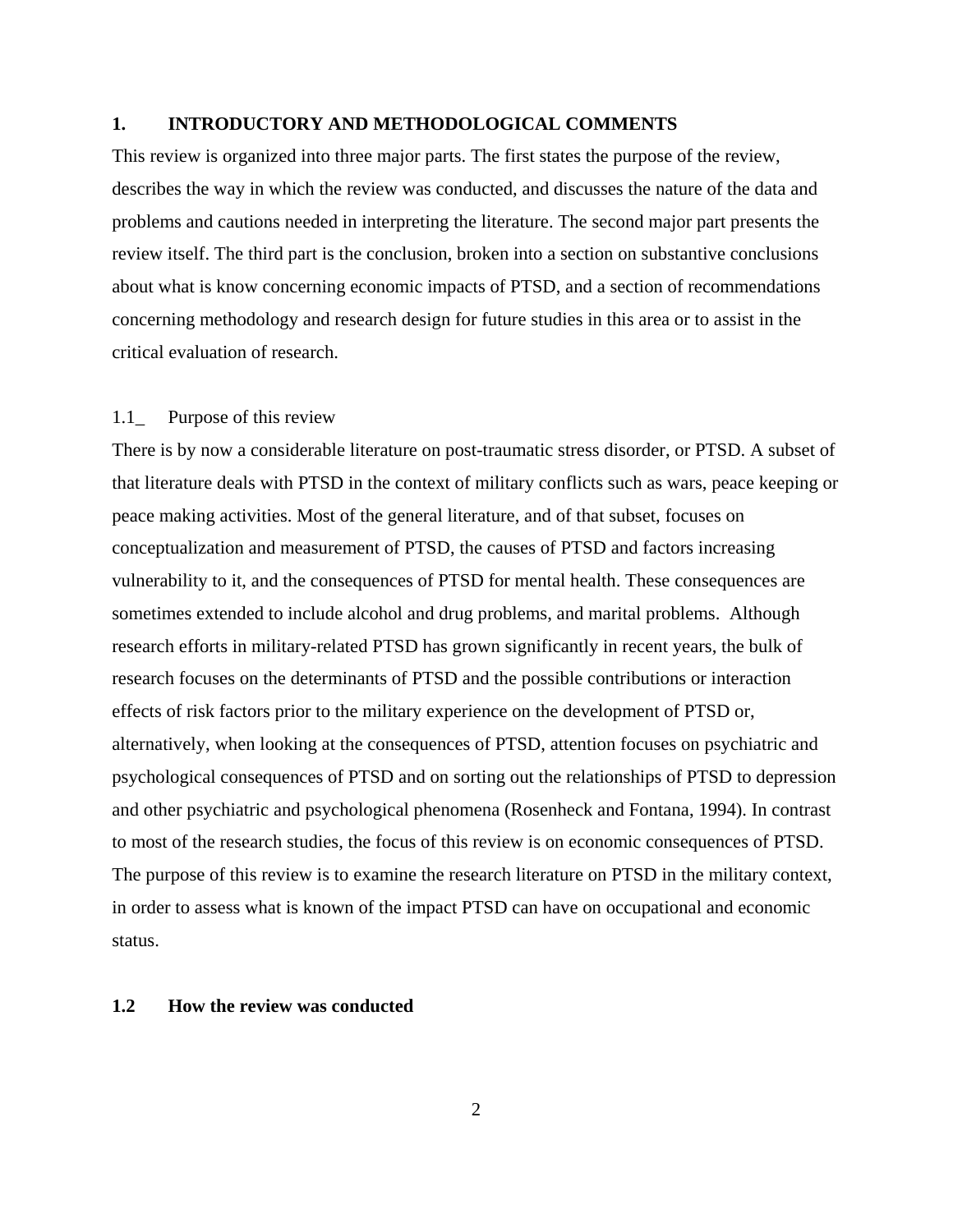Several approaches were taken to assembling the literature. The library staff of the University of North Carolina at Chapel Hill, notably Danielle Borasky, MLS and Amy Funderburk, MLS, conducted systematic searches of the medical and social science literature, using PubMed, PsychInfo, Sociological Abstracts, and the EBSCO Military and Government Collection. These searches were not confined strictly to PTSD but included broader search terms for mental health and depression; and they were not restricted to the military context. Rather, the focus on the military context was done at the review stage. A second basis of the review occurred through the generosity and collegiality of Major Jeffrey Scott Yarvis, U.S. Army, who made available the systematic literature review that he had conducted in support of his doctoral dissertation research on subthreshold PTSD, using the Canadian Forces 1999 survey (Yarvis 2004). This was an invaluable input to the review as it allowed our library staff to obtain some sense of the scope of the research area and publication sources, and to gather additional and emerging articles by authors included in his review. A third basis of the review has been the steady stream of references and articles in digital format, distributed by Colonel Ken Scott, D. Med., of National Defence Headquarters in Ottawa through his invaluable listserv on military health issues. Not only the hundreds of references he has provided, but his scholarly and critical commentary on methods and results of research in this area, as well as the ways in which media often distort science, proved to be invaluable in keeping the review current. A fourth basis of the review was the website of the National Center for PTSD (http://www.ncptsd.org), which is run by the U.S. Department of Veterans Affairs and provides access not only to reports on PTSD by its own staff but to a wide literature in the area. A fifth basis of the review was input from David Pedlar, Ph.D., Director of the Research Directorate of Veterans Affairs Canada, who pointed me to several scholars doing important work in this area. The review encompassed books and book chapters, monographs and reports as well as journal articles, and of course it made use of other literature reviews that have been done in the general PTSD area (there are no general literature reviews in the precise area being pursued here). The bibliographies of articles, as read, were scoured for other relevant sources and these were secured online or through the outstanding library system of The University of North Carolina at Chapel Hill. In summary, the identification of relevant material used several different approaches that, despite the partial redundancy of results,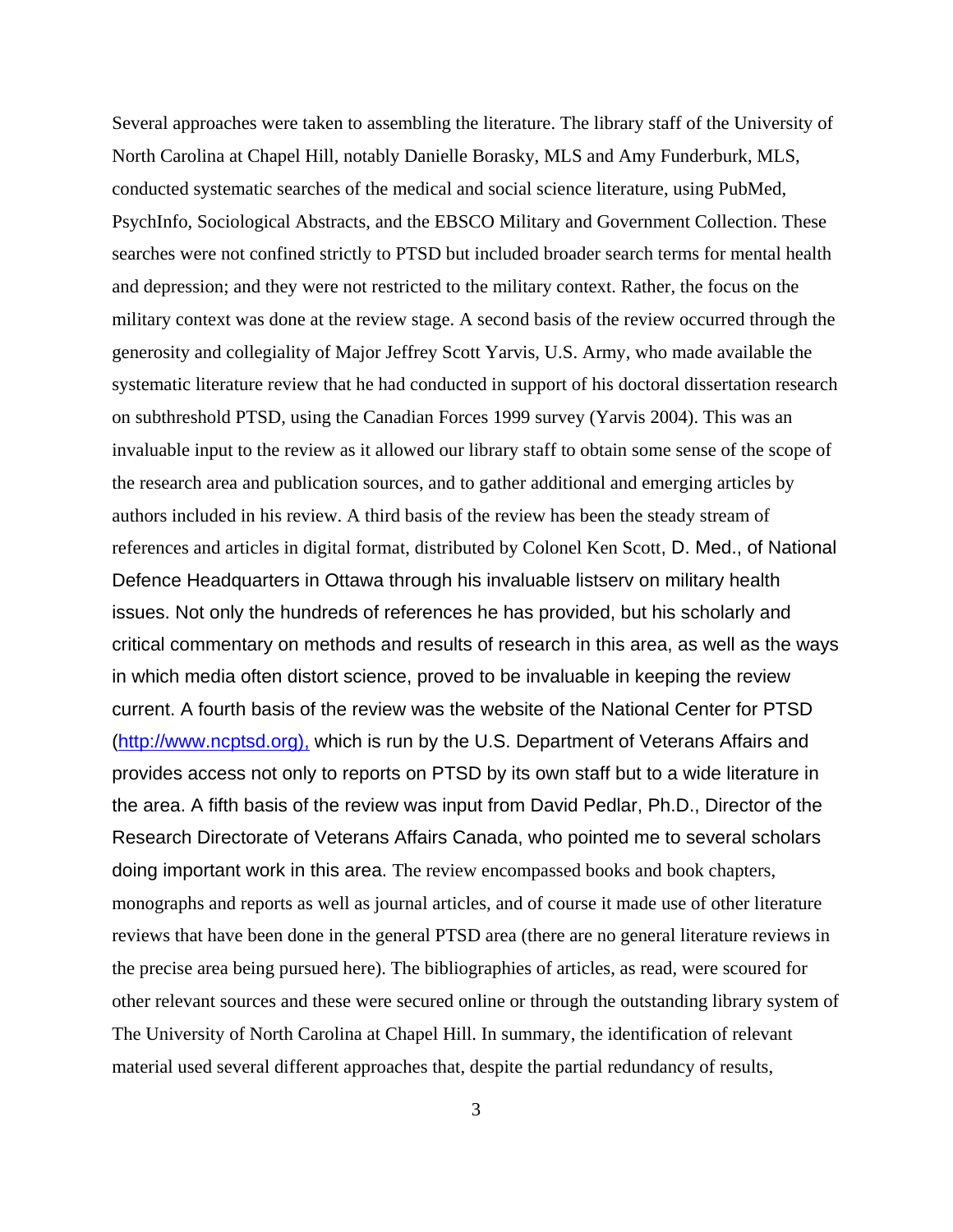enhanced the scope of literature covered. At the same time, the field of research to be reviewed was narrowed to focus on the occupational and economic aspects of PTSD. While library staff were invaluable in identification of literature, the literature found was screened and reviewed solely by the author.

# **1.3 Cautions when interpreting the literature**

PTSD research is relatively new and some aspects of it, especially concerning the development and sequellae of PTSD in the context of peace keeping and peace making missions, is newer still. Over the course of the brief history of PTSD research, there have been many advances in conceptualization, methodology, measurement, and statistical techniques applied to the analysis. Before moving to the core of the review, it is worthwhile to note some of the problems that reflect on the rapid changes in this recent area.

# **1.3.1 Conceptualization and Measurement**

PTSD can been seen as an emerging construct. Without at all denying the reality of PTSD, it must be admitted that stress related to trauma in military or combat situations has been thought of in different ways and, historically, given many different names. As conceptualization of what is now called PTSD changes, so has measurement. Moreover, the process is in fact dialectical, as the examination of data leads to changes in conceptualization of PTSD, which stimulates new measurement efforts. Two examples of this are work done to identify elements of PTSD that might be novel in peace keeping and peace making situations as contrasted with more >traditional= forms of military conflict, and work to distinguish the concept of >sub-threshold PTSD= from full PTSD. This is not the place to review this topic in great detail. However, a sense of the changing conceptualization is given here.

Based on an examination of *The Diary of Samuel Pepys*, Daly (1983: 64), described reactions of Pepys and others he described to two London disasters: the Plague of 1665 and the Great Fire of London, which occurred in 1666. He suggests that PTSD is evident in these reactions and that, while only recently officially acknowledged, Aone might query the temporal constancy of post-traumatic stress disorder and ask whether is has just appeared or if it always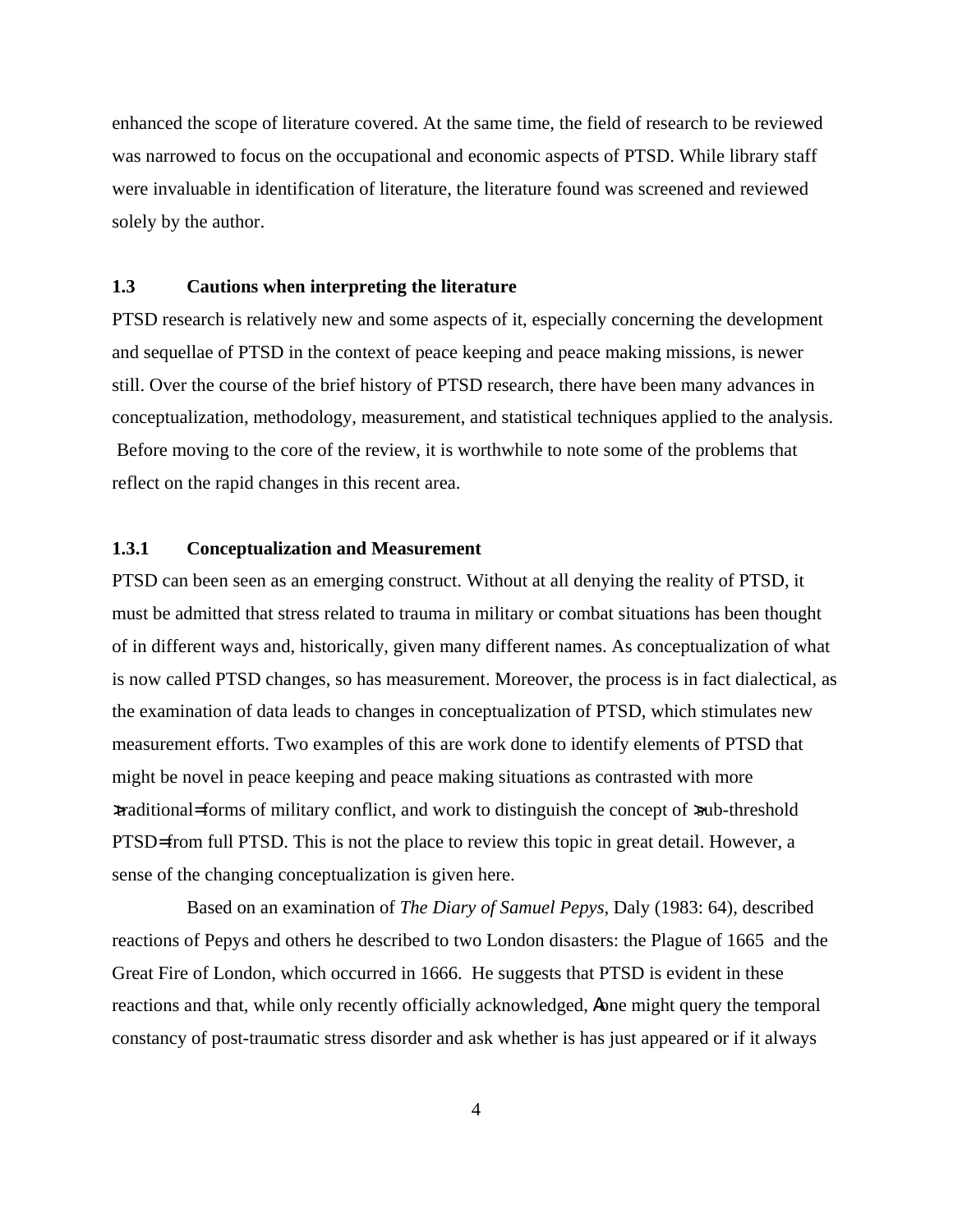existed.@ (Daly 1983: 64). However, PTSD was established as a psychiatric diagnosis only in 1980, when it became an entry in the third edition of the American Psychiatric Associations=s *Diagnostic and Statistical Manual of Mental Disorders* (DSM-III). As with many disease labels given recognition in DSMs, the addition of PTSD to the Manual came only as the result of a long political struggle (as outlined in detail by Scott, 1990). The definition has since been modified three times (Yarvis 2004, with input from various clinical and epidemiological studies (Davis 1999; Yarvis 2004).

In the military context, a number of different terms have been used over the centuries to describe trauma related to combat exposure or other military experience. Examples are  $\text{shell}$ shock=, from World War I,  $x$ ombat fatigue=,  $x$ ombat exhaustion=, and  $x$ ombat neuroses= from World War II (Bar-On, 1986; Davis 1999; Scott 1990; Yarvis 2004, ch.1). Some of these terms made reference to symptoms that would now be  $\infty$ ollected= under the formal definition of PTSD. In a study based on formal records of pensioned British Army veterans from different eras, it was found that, whereas Boer War and earlier veterans on war pensions tended to attribute their difficulties to physical factors, by World War I about a third of the pensioners attributed their pensionable condition to Athe psychological stress of military service@, and this rose to about one in four for World War II pensioners. In contrast, Gulf War pensioners were more likely to make attribution to toxic exposures rather than to stress (Jones, Hodgins-Vermaas, McCartney, et al., 2002: 4). It was American Vietnam veterans (along with some significant allies in the Veterans Administration and academia) who drove the political process leading to acceptance of PTSD as an official diagnosis in DSM (Scott 1990), and a major factor in doing so was to recognize that, unlike diagnoses previously in use, there was a stress-related consequence of military experience that had long-term consequences. Whereas earlier conceptions of combat-related stress problems often assumed the phenomena to be transient, and often assumed they were related to cowardice, it was eventually recognized that the experience of traumatic events could produce lasting, or chronic, consequences (Brett 1996).

Needless to say, the conceptual evolution of thinking about PTSD has been paralleled by a good deal of research concerning measurement and instrumentation (e.g., Asmundson, Wright, McCreary and Pedlar 2003; Blanchard, Jone-Alexander, Buckley & Forneris 1996;

5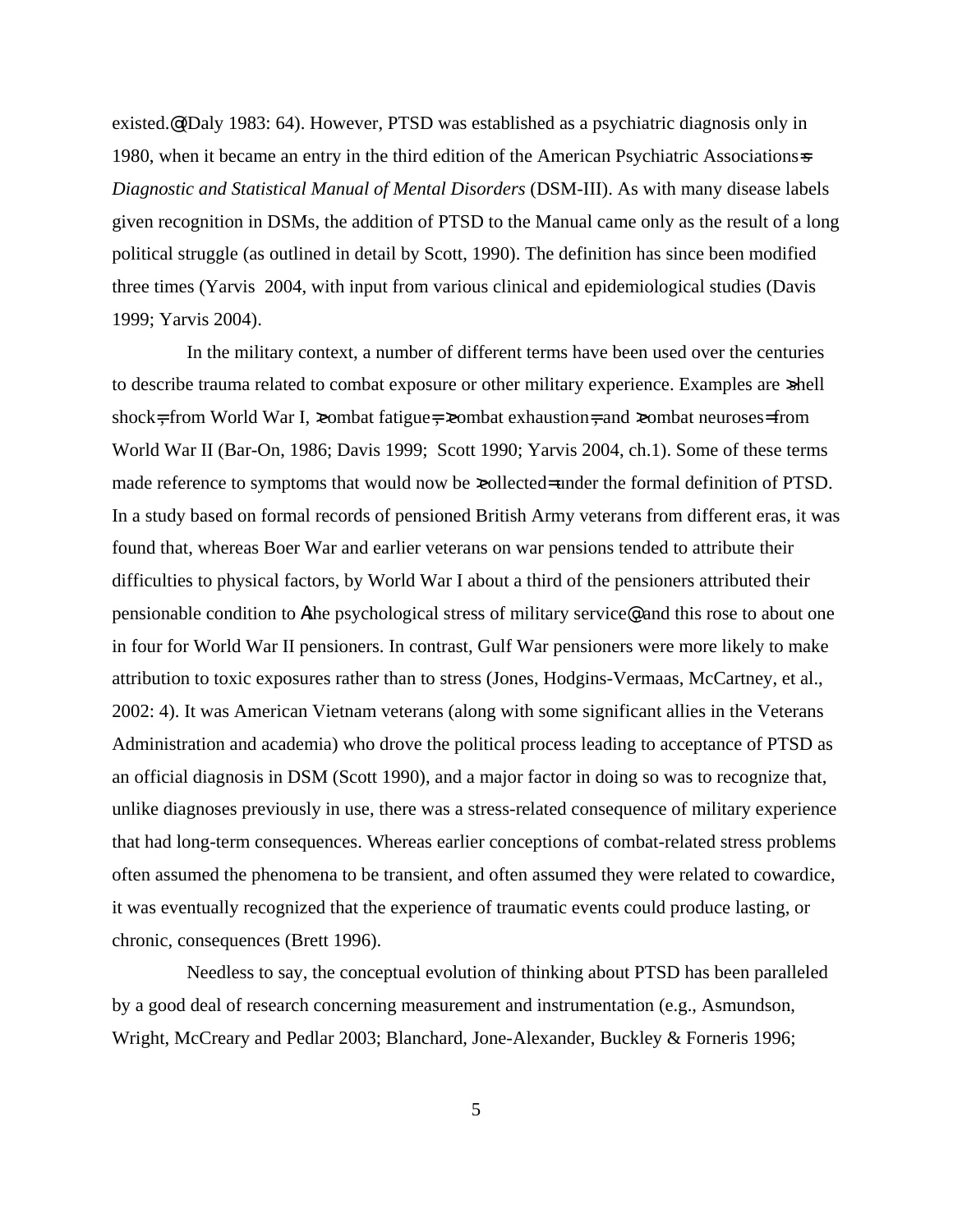Buckley, Blanchard & Hickling 1998; Fontana & Rosenheck 1994; Weathers, Litz, Herman et al., 1993). The consequence is a lack of full comparability across epidemiological or surveybased research studies using different conceptualization and measurement of PTSD, as well as a lack of clarity as to how to consider clinical data. Moreover, conceptual advances such as the recognition of the clinical significance of sub-threshold PTSD and the development of a measurement protocol to do so (Schützwohl & Maercker 1999; Yarvis 2004) have not as yet been used in support of research dealing with the economic consequences of PTSD, which is the focus of this review.

### **1.3.2 Reporting bias**

Reporting bias can sometimes distort research findings. People may distort self-reports of disability status in order to secure compensation. Rosenheck et al., (1995) cite studies from the general (not veteran-specific) literature to suggest that reporting biases do not affect the relationship between disability payment levels and participation in the labor force. However, there might also be reporting biases due to recall or motivational factors, or to the recovery process, that influence the ways in which veterans describe the severity of their combat experiences (Aldwin, Levenson and Spiro, 1994).

Wessely, Unwin, Hotopaf, et al. (2003) found increases in reporting traumatic and toxic hazards among UK Gulf War veterans but not Bosnia veterans. As they point out, increased media discussion of AGulf War Syndrome@ may account for this differential in recall discrepancy. On the one hand, media attention to problems of combat or peacekeeping veterans may increase knowledge and actually enhance accurate recall; but on the other hand, media exposure might motivate veterans to inflate their reports. These authors cite another study (Roemer et al., 1998) in which the authors report that PTSD scores at a second assessment were associated with reports of exposures to seven specific war-related stressors in a small (n=460) sample of US Somalia peacekeepers. However, Wessely et al. found both  $\pi$ orgetting= and >remembering= such exposures was associated with >current health perceptions=: ARemembering more exposures over time was associated with worsening perception of health; conversely, improved perception of health was associate with forgetting previously recalled exposures@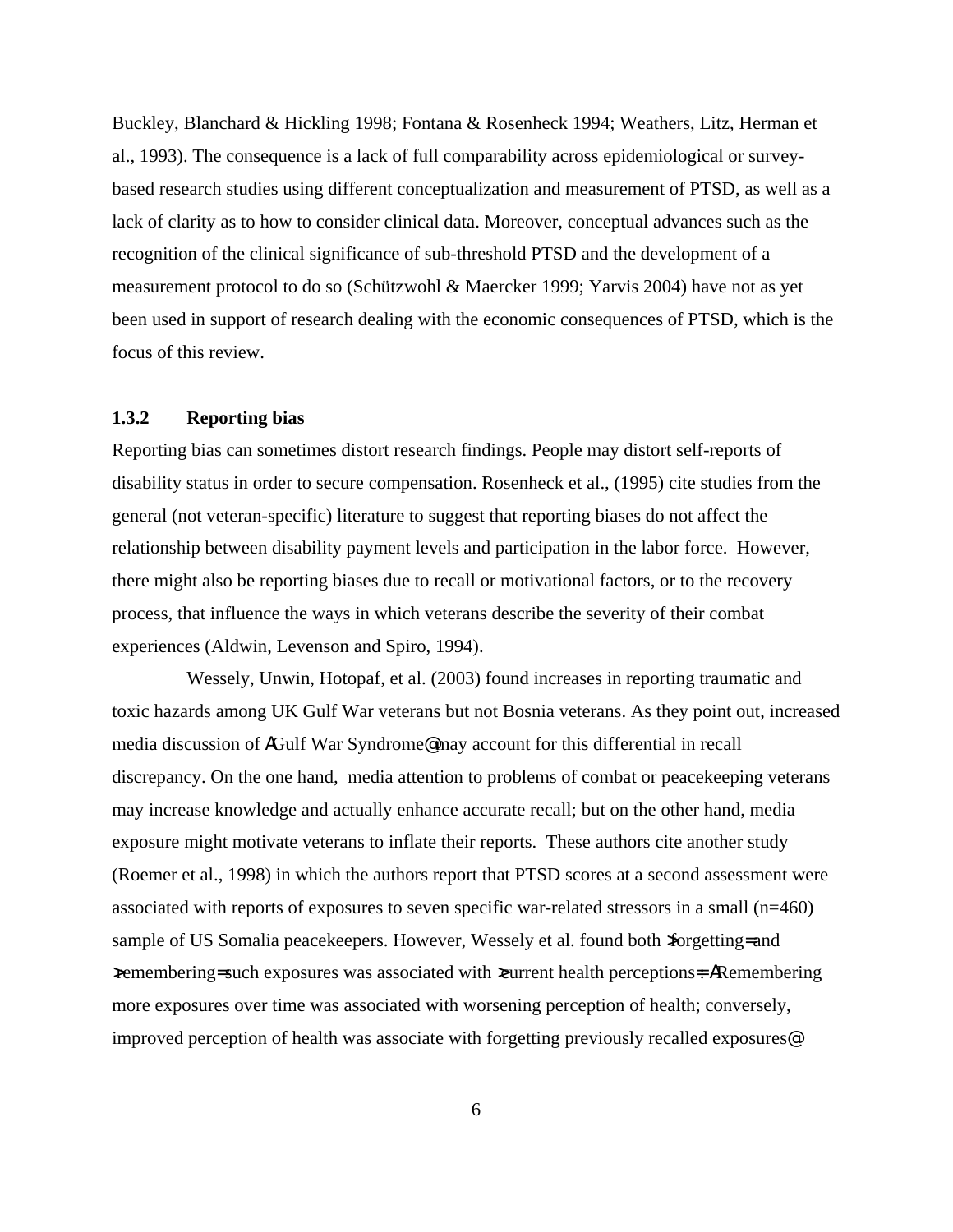(Wessely, et al., 1994: 320). In this study, PTSD scores has no relationship to forgetting or remembering patterns or with measures of general mental health. The issue of reporting bias is far from resolved. For example, in a study of 137 Dutch peacekeepers in Cambodia, the investigators found no evidence in inconsistencies in self reports given at two points in time, 3 and 4 years after the peacekeeping service. (Bramsen, Dirkswager, van Esch & van der Ploeg 2001)

### **1.3.3 Need to disentangle age, period and cohort effects.**

PTSD is a chronic condition. Thus, understanding it requires an understanding of time. Clearly, the PTSD symptoms would have to appear at a later point in time than, or at the least not prior to, the exposure to trauma. The great advance in defining PTSD, as noted earlier, is its recognition that symptoms can surface some time after the trauma, and they can persist over time. However, other factors related to time influence PTSD and its possible consequences, such as employment status and economic attainment. These factors may influence any or all of: vulnerability to trauma, whether trauma leads to PTSD, and how PTSD may affect behavior related to employment and economic attainment.

Social factors related to demographic characteristics such as class, race and gender may play a role in the development of PTSD (Litz, King, King, Orsillor & Friedman 1997) and may also play a role in the response to PTSD in the subsequent lives of those who suffer from it. Even race and gender cannot be assumed to be constants over time. Consider, for example, how the meaning of race and gender, and the consequences of these changing meanings, must have differentially affected the labor market chances of women and men, or people of different races, in the periods following World War II, Korea, Vietnam, and the Gulf War.

Socioeconomic status (social class position) has been demonstrated in several conflicts to be associated with exposure to heavy conflict: the lower the social class the more likely someone in the military is to be exposed to direct combat. SES is also correlated with race. However, race has had variable effects, at least for American soldiers, in relation to combat exposure. Black and Hispanic veterans were less likely than whites to be exposed to combat in World War II (no doubt due to racial segregation in the US forces), more likely to be exposed to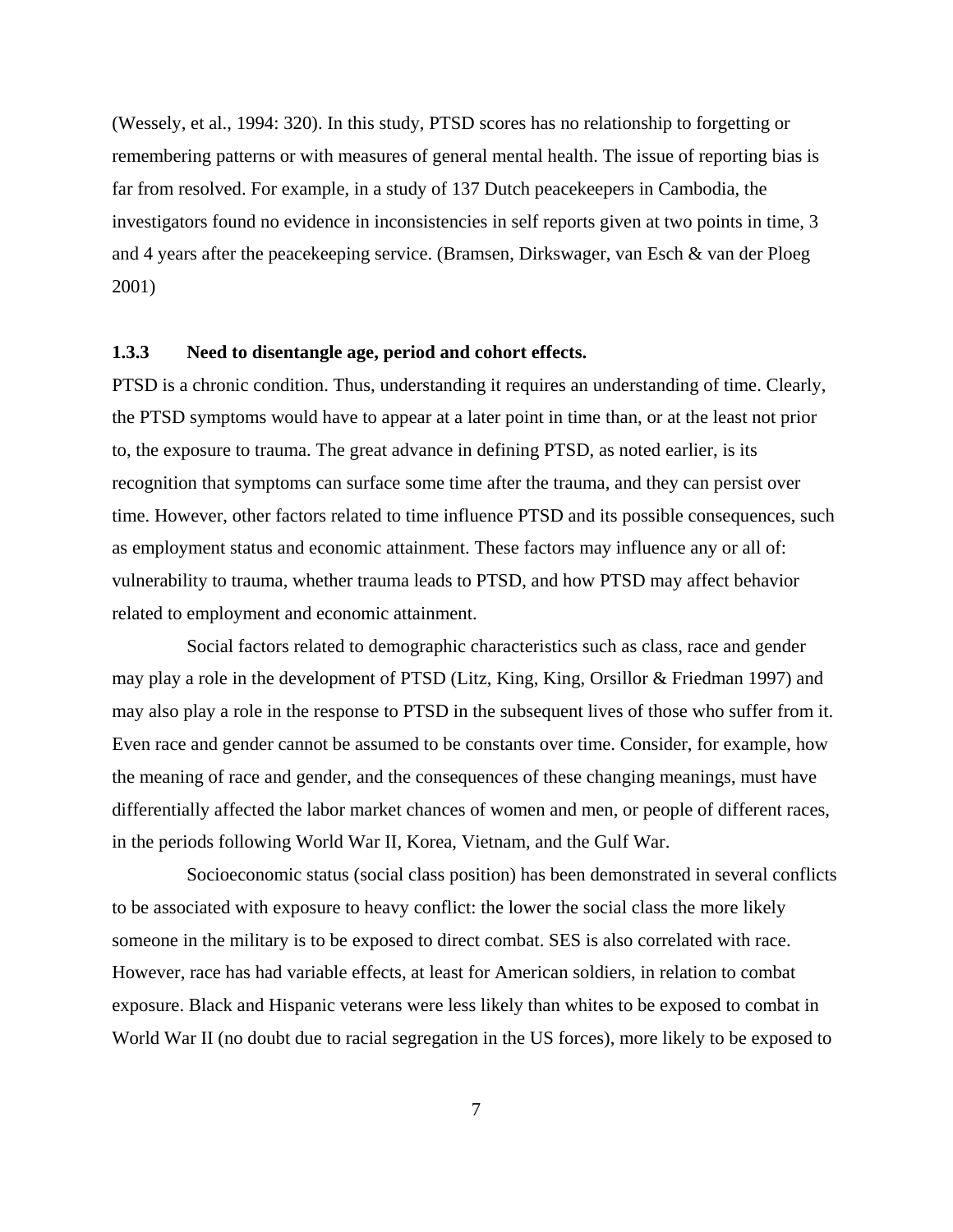combat in Korea, but only marginally more exposed than whites in Vietnam (Rosenheck & Fontana 1994: 338). But lower socioeconomic status may also be associated with reduced resources in the individual to cope with the trauma, and therefore higher vulnerability to develop PTSD once exposed to trauma and lower ability to cope with PTSD symptoms once experienced. Thus, it is important to assess predisposing factors to trauma exposure, symptom acquisition, coping and recovery as these play out over time. Cross-sectional studies have little ability to sort out the varying contribution of factors such as socioeconomic status or educational status over time.

Yet another dimension of time is cohort. A cohort is a group of people who experience the same event at the same historical time. Most often we refer to birth cohorts or, in lay terms, to generations. The occupational status of veterans with PTSD or mental health problems is influenced not only by their disability but by social and economic factors that prevail at the time of their service and when they subsequently re-enter civilian life, whether disabled or not. An American study that compared those with and without military service in the early 1980s found that the former experienced higher employment rates and that military service is associated with modest long-range increases in subsequent civilian earnings among nonwhite veterans, but reduced civilian earnings among white veterans (Angrist 1998). The size of the US armed forces grew significantly during the early 1980s, followed by declines from 1987 through 1992. Declines were particularly strong among black men, and the major reason for the declines (or perhaps it is more accurate to say the major vehicle to reduce recruitments), was the raising of entry standards and test-score cutoffs. Thus, the economic status of veterans can be influenced by cohort effects on selection into the military, such as whether a draft was in place, or the standards set for recruits. Such selection effects have been extensively studied by Angrist (1990, Angrist and Krueger 1994), and by others whom they cite. Moreover, different cohorts of veterans experience differences in the nature and extent of their training experiences while still in the military, and these might be expected to influence post-discharge economic outcomes (see discussion of Mangum and Ball, 1989, below).

Rosenheck and Fontana hypothesize that PTSD symptoms would be similar across US veterans from three different wars (World War II, Korea, Vietnam) but that Asocial

8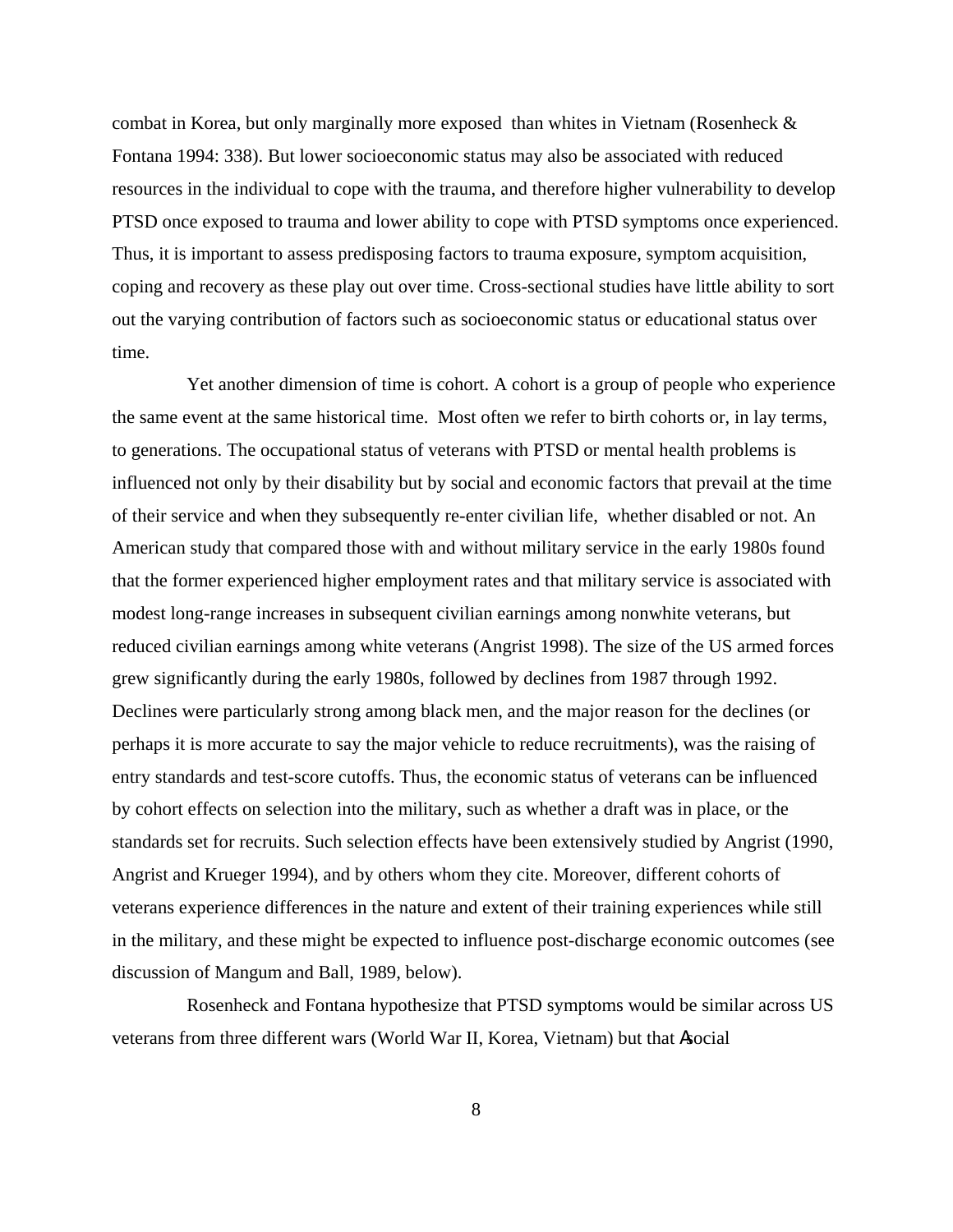maladjustment problems would differ among veterans of the three wars, assuming that such problems are shaped as much by postwar sociocultural factors as by the psychological sequelae of combat...@ (Rosenheck and Fontana, 1994: 333). I question whether PTSD symptoms would in fact be experienced in the same way among veterans of these wars or other conflicts. Limited research focusing on the analysis of symptoms suggests that symptom experience might differ, due to the nature of the conflict theater in which the conflict occurs and to the cultural ideas as to combat stress and the causation of illness (Bar-On, et al., 1986; Hallman, Kipen, Diefenbach, et al. 2003; Jones, Hodgins-Vermaas, McCartney et al., 2002.). It is widely accepted in research on the social and cultural aspects of illness that the very experience of symptoms is shaped by culture. Thus, Kleinman (1988: 10) notes that the meaning of illness symptoms A... depends on shared understandings in particular cultures and not infrequently diverges among different social groups. The meanings of symptoms are standardized  $x$ ruths= in a local cultural system....@. In any case, to the extent that data are available, this review will be concerned with social and economic behavior and not with health symptoms or with >social maladjustment=. Economic status and employment status are the primary matters of concern. Social maladjustment may contribute to low socioeconomic status or, for example, to unemployment, but this by no means certain.

A different example of a generational cohort effect is that veterans suffering from PTSD may manifest behavior related to their disorder in different ways in different milieu. Rosenheck and Fontana (1994) have emphasized that veterans of different wars and conflicts left military service in different eras. They note,

> AIn contrast to the relative similarity of PTSD symptomatology among veterans of the three wars, substantial differences exist in social adjustment (e.g., marital status, vocational performance, and involvement with the criminal justice system). The typical clinical image of the combat veteran suffering from PTSD is of a divorced, vocationally unstable, substance abusing Vietnam veteran. As our review demonstrates, however, this contemporary stereotype of the traumatized veteran has less to do with specific problems associated with combat related PTSD than it does with the adaptive style of socially marginal men of the 1980s. The vast majority of World War II veterans with PTSD, for example, are married. These men, while deeply

> > 9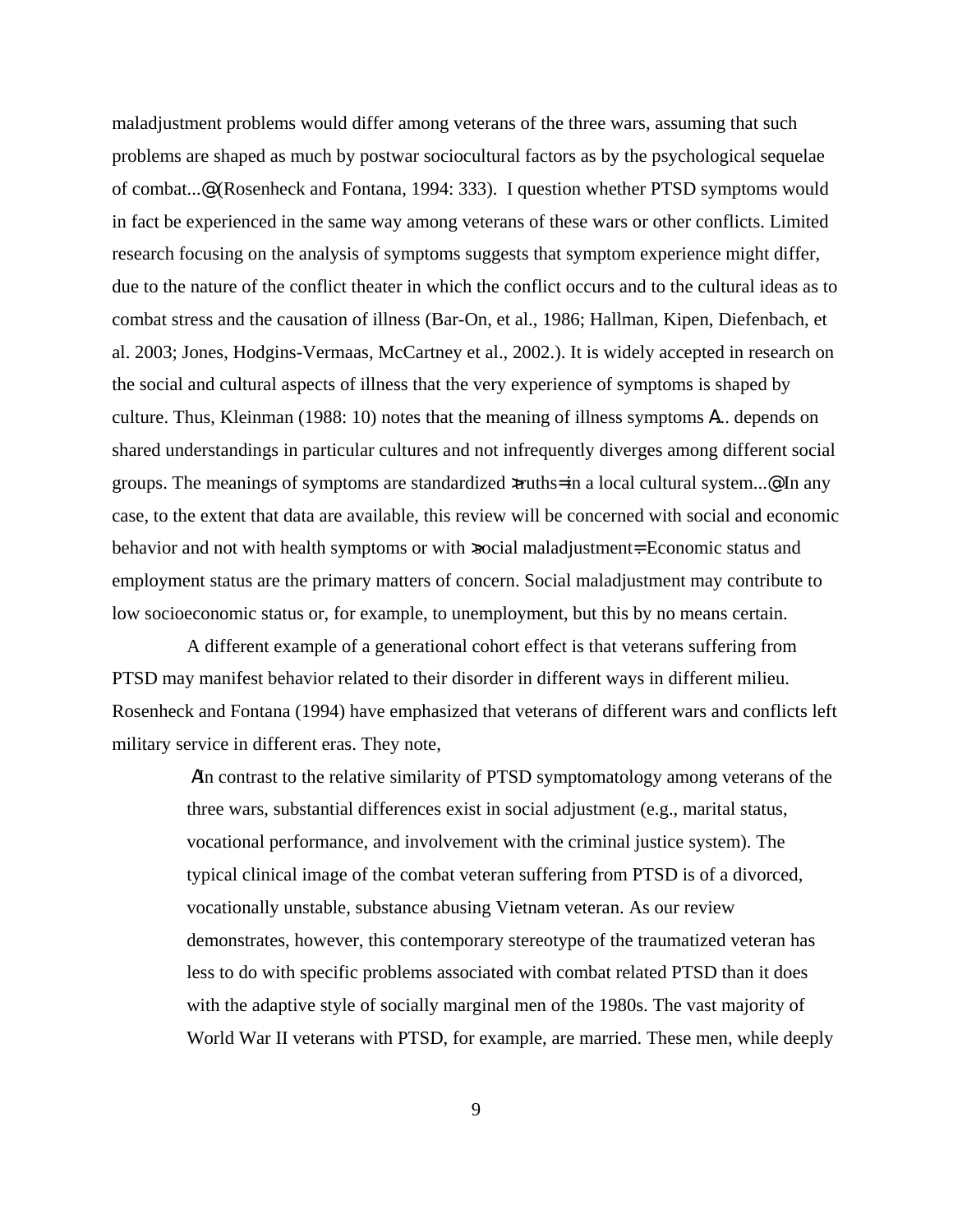troubled and highly symptomatic, were members of a generation in which divorce was less acceptable and families more often stayed together through adversity.@ (Rosenheck and Fontana 1994: 355).

Rosenheck and Fontana (1994) note that comparisons of veterans of different conflicts raises critical questions of sorting out age and generational cohort effects. Discussing their analyses of World War II, Korea and Vietnam veterans in the US, Rosenheck and Fontana state:

> AConclusions concerning the impact of combat on veterans of the three wars are complicated by the potentially confounding influences of current age and generational membership. Although the attribution of effects to either of these influences is largely a matter of interpretation, age effects such as increasing medical problems or widowhood are primarily biologically determined and could be expected to be the same for all generations. In contrast, generational effects are likely to be determined more by sociocultural factors. Divorce and drug abuse, for example, are more frequent among veterans who reached adulthood during the 1960s. Although these veterans are younger than their World War II counterparts, it is less their youth than the generation to which they belong that most likely accounts for these effects.@ (Rosenheck and Fontana 1994: 333).

Ideally, longitudinal data are preferred when trying to sort out causation. Failing that, crosssectional studies can be persuasive as to causation if the important variables can be temporally identified. An important Canadian example of this problem is the Goss Gilroy report (1998), of a cross-sectional study conducted in the Canadian military about five years after the completion of the Gulf War. A census of Canadian Armed Forces personnel deployed to the Gulf War theater was compared with a matched sample of personnel who were not deployed but eligible to go. The samples were matched for gender and age group. The survey was conducted in 1997, whereas the Gulf War troops had been deployed in 1991-2. The study found that those with service in the Gulf War theater were more likely to report symptoms of PTSD as well as to report a provider diagnosis of PTSD, than those not serving in the Gulf War theater. There was a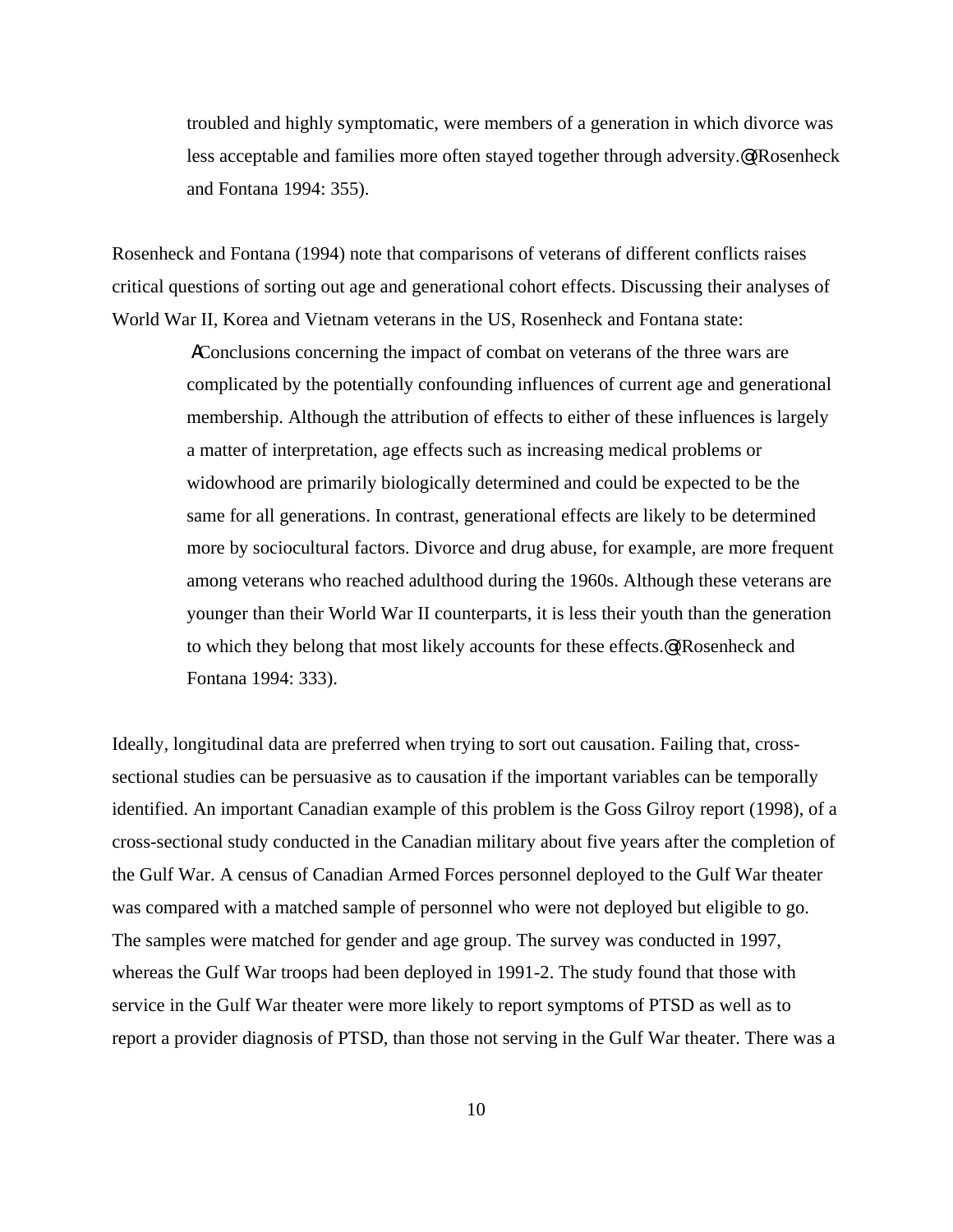significant negative correlation between income status and each of these PTSD measures. However, the implication of this is not at all clear because the income measure is at the time of the PTSD measures. It could be that those who developed PTSD experienced a consequential decline in income. Alternatively, it is conceivable that personnel from lower-income backgrounds prior to entry into the service would, on leaving the service, re-enter civilian occupations at a lower-income level than those who=s socioeconomic background was higher. To the extent that this is the case, it could be inferred that low socioeconomic status is associated with greater risk of experiencing PTSD in the first place (as has been found in some longitudinal studies. See Schlenger et al., 1992). The simple correlation between income status and PTSD status cannot sort out causation.

### **1.3.4 Statistical modeling issues**

Research on the consequences of PTSD and other mental health consequences of combat experience often uses a stress model, and as Aldwin, Levenson and Spiro (1994: 35) have noted,

> A... the statistics commonly used in most stress research assume that there is a linear relationship between stress and outcomes. However, it is quite possible that nonlinear relationships may exist; for example, j curves or asymptotic ones are quite likely for stress and negative outcomes. It is also entirely possible that there may be an invertedu relationship between stress and positive outcomes.... For example, Schnurr Rosenberg, and Friedman(1993) found that moderate exposure to combat resulted in more desirable effects in terms of personality change than die either low or high exposure.@

Rosenheck and Fontana (1994), in their paper modeling factors associated with homelessness in Vietnam veterans, present an excellent discussion of the difficulties in developing causal models. They show that structural equation modeling (SEM), which requires strong reasoning for the temporal ordering of variables from cross-sectional data, can be used to evaluate hypothesized causal relationships. On theoretical and logical grounds, a selection of variables can be entered into a model incorporating hypothesized causal sequences. In an extension of multiple regression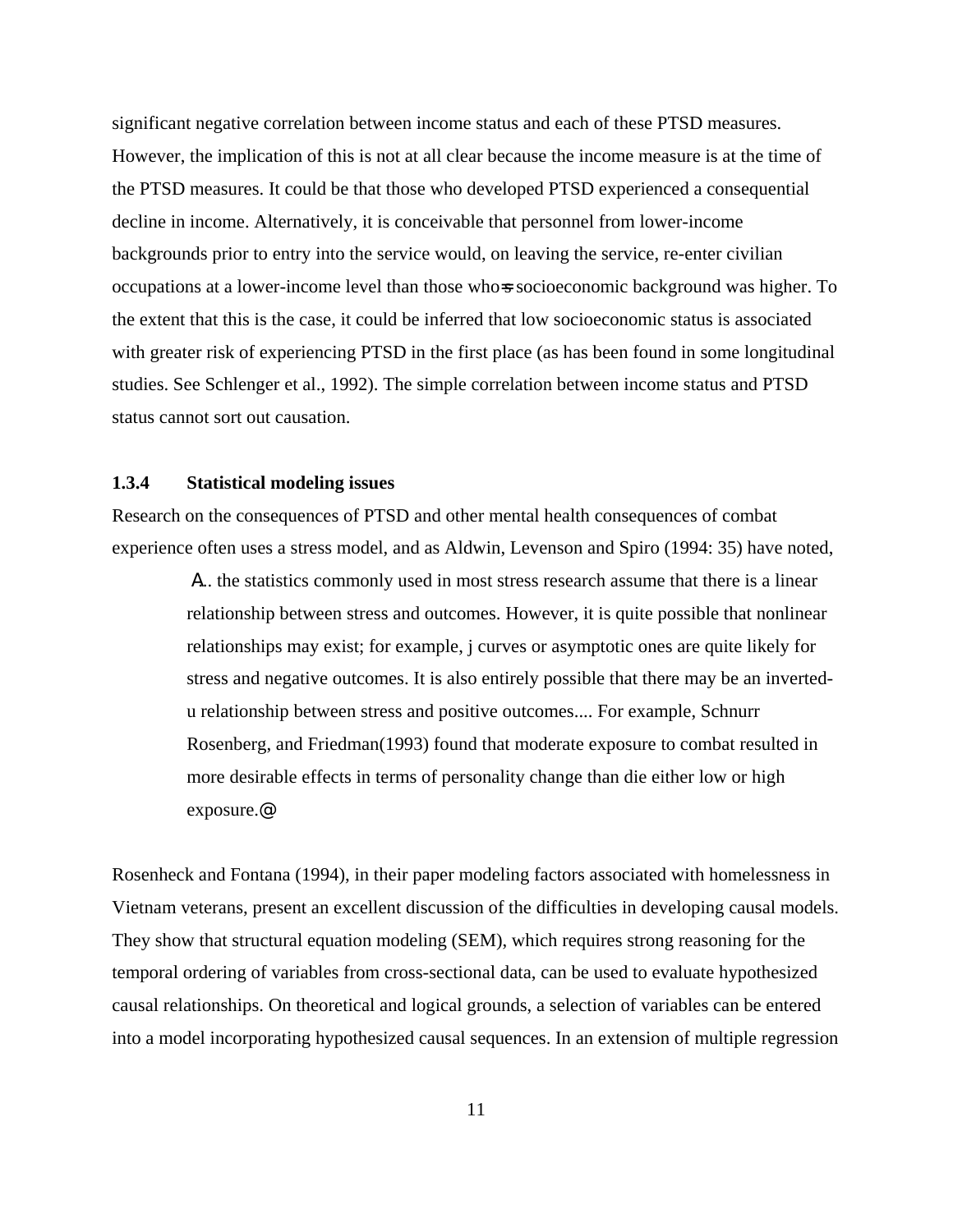analysis, all equations describing all postulated causal linkages among variables are solved simultaneously.

### **1.3.5 Treatment**

One factor making it difficult to gauge long-term effects of any illness is treatment. If the person is being treated, that treatment might influence any number of factors indirectly through its effects on the illness, or perhaps directly. The economic implications of treatment for those with PTSD or mental health problems can be very complex. For example, Rosenheck, Frisman and Sindelar (1995) point out that general studies of Social Security Disability Insurance (SSDI) have found that being judged disabled and eligible for a disability pension can act to reduce the likelihood an individual will seek employment; however, they also report that a 1989 survey of disabled veterans (Survey of Disabled Veterans, 1989) found only one percent reported having ever reduced employment-seeking in order to preserve benefits. These authors examined crosssectional data from the National Vietnam Veterans Readjustment Survey, conducted 1997-8, to assess the effects of various levels of VA compensation for those disabled by injuries or diseases. They found, controlling for many other factors, first that there was no difference in the effects of compensation levels between those with psychiatric and non-psychiatric disorders and, second, that lower levels of compensation (partial disability) had little effect on employment. Thus, those who had applied for disability compensation but were denied it did not work more hours, or earn more, than those whose applications were successful and whose compensation was less than \$500 per month. However, those who received higher levels of compensation did work fewer hours and earn less.

#### **1.3.6 Effects of different military service theater and within-theater experiences**

All wars or conflict situations are not alike, and the experiences of soldiers in any given war or conflict situation are similarly not all alike. Without differentiating intensity of conflict exposure of individual veterans, Anderson and Mitchell (1992), analyzing data from the NIMH Epidemiologic Catchment Area Program in the US, found differences among Vietnam, Korean and World War II veterans. Vietnam veterans, for example, were more likely to experience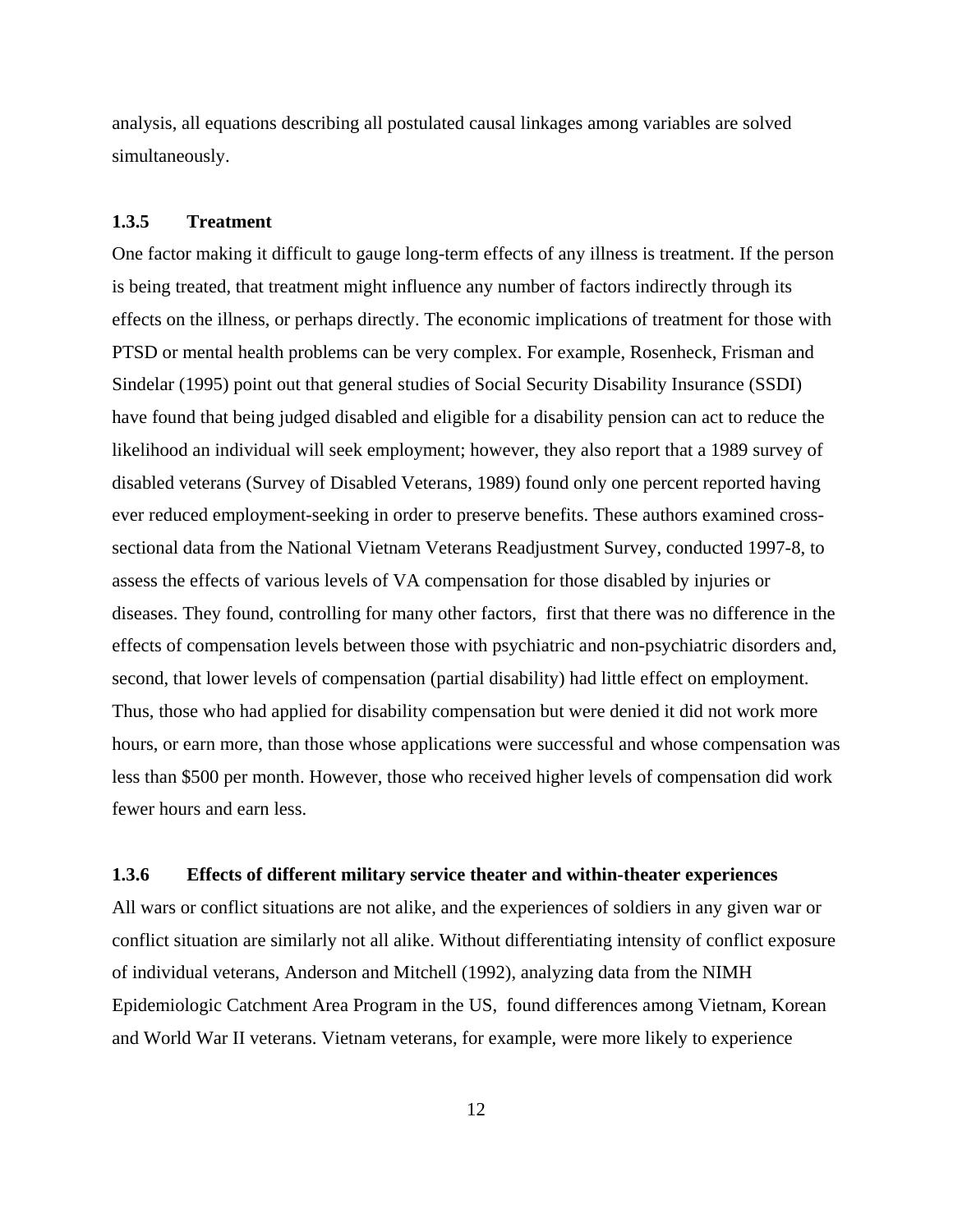alcoholism and drug abuse than veterans of the other conflicts, while significant differences in depression were not found. This study did not include a specific measure of PTSD, and these authors do not provide a systematic interpretation of these differences. Others have addressed the problems in this area.

Rosenheck and Fontana (1994, p. 331) note that AIn spite of the lack of empirical data, there is considerable speculation about differences in the experiences of veterans of different wars, particularly between veterans of World War II and the Vietnam Conflict. Some have suggested that both the guerilla nature of combat in Vietnam and the public controversy surrounding the war resulted in a degree of social alienation and psychological stress among Vietnam veterans that was relative uncommon among veterans of World War II.@

While not a study of PTSD but rather of the economic impact of military service of Germans in the Second World War, Mass and Settersten (1999) found that soldiers experienced more downward occupational mobility following the end of the war than did non-soldiers, but that they were also more likely to experience upward mobility. In other words, they were less likely to be occupationally stable in social status. Moreover, the longer the length of military service, the more negative the effect on subsequent occupational status, even controlling for prewar educational and occupational attainment. A study of Japanese men born between 1918 and 1924 found that those who served in the Second World War were more likely than men who did not to suffer economic hardship at the end of the war, but this did not impair their subsequent occupational achievement (Elder & Meguro, 1987). These studies have limited applicability to our concerns because they do not include measures of PTSD, and because the post-war experiences of German and Japanese veterans occurred in two countries devastated by the effects of war.

The nature of the conflict situation probably also has an influence on the prevalence and nature of PTSD among military who are involved. Unfortunately, the most extensive data on PTSD epidemiology, causes and consequences are from the US military experience in Vietnam. Little is known about PTSD in relation to peacekeeping and peace enforcing, and even less about PTSD and subsequent occupational and economic outcomes for those groups.

An overview of stress in peacekeeping is provided by Egge, Mortensen, & Weisæth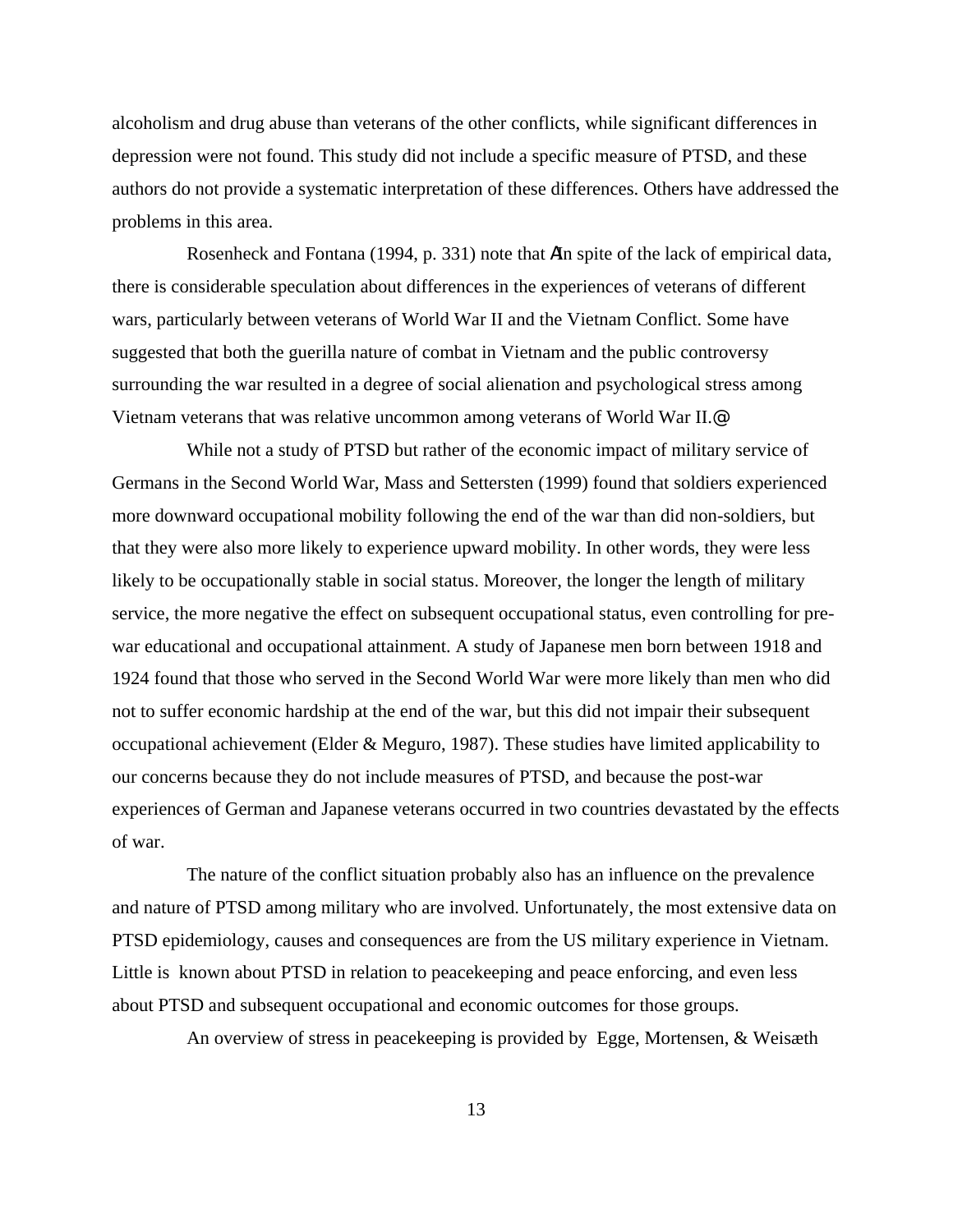1996, who go so far as to speculate that AA series of post-traumatic stress symptoms was observed in many soldiers that might be tentatively termed >peace keepers= stress syndrome=, which, in addition to the classic PTSD symptoms could include Afear of losing control over one-s aggression, rather than fear of external threats.<sup>®</sup> (p. 269). Research on US military personnel on peacekeeping duty in Somalia leads the authors to suggest that the differences between peacekeeping of this sort and previous conflict situations may be very important (Litz, King, King et al. 1997; Litz, Orsillo, Friedman et al., 1997). Consistent with Egge et al. s suggestion, they reasoned that the formal definition and mandate of peacekeepers requires them, more than typical combat soldiers, to exercise restraint. However, they found pressure to uphold restraint was not implicated in their causal models predicting PTSD.

Bartone & Adler (1998) provide an analysis of psychological stress among United States soldiers serving as peacekeepers in the former Yugoslavia (the first UN peacekeeping exercise in which US troops participated), at pre-deployment and following phases of deployment, examining these in relation to different stressors. However, just one of five types of stressors was directly related to conflict or combat-related trauma. Labeled ×threat or danger=, it referred to the variables, threat to life or limb, mines, snipers or disease, and exposure to death. Among the other factors, powerlessness= included rules of engagement restrictions and constraints on movement and action. This factor appears to relate to the concept of  $x$ estraint= described by Litz and colleagues and Egge et al. s concerns, noted in the previous paragraph.

Litz (1996) presents a typology of stressors associated with peacekeeping/enforcing missions in Sinai, Lebanon, Somalia and Bosnia (which constitute a range from low stressors to extreme stressors), and he also notes that just as the UN has deployed more men and women on such missions since the end of the cold war than before, there has also been a shift to more intense conflict and danger (Litz 1996). The same general point is made in an analytical literature review of peace keeping stress by University of Guelph scholars, Lamerson  $\&$ Kelloway (1996), and the extent to which Canadian peacekeepers in the former Yugoslavia were exposed to direct attack is reported by Lamerson (1995) as about two-thirds.

Similarly, the nature of military conflict experiences, as characteristics of different wars or conflicts, or different forms of experience (such as combat exposure) within different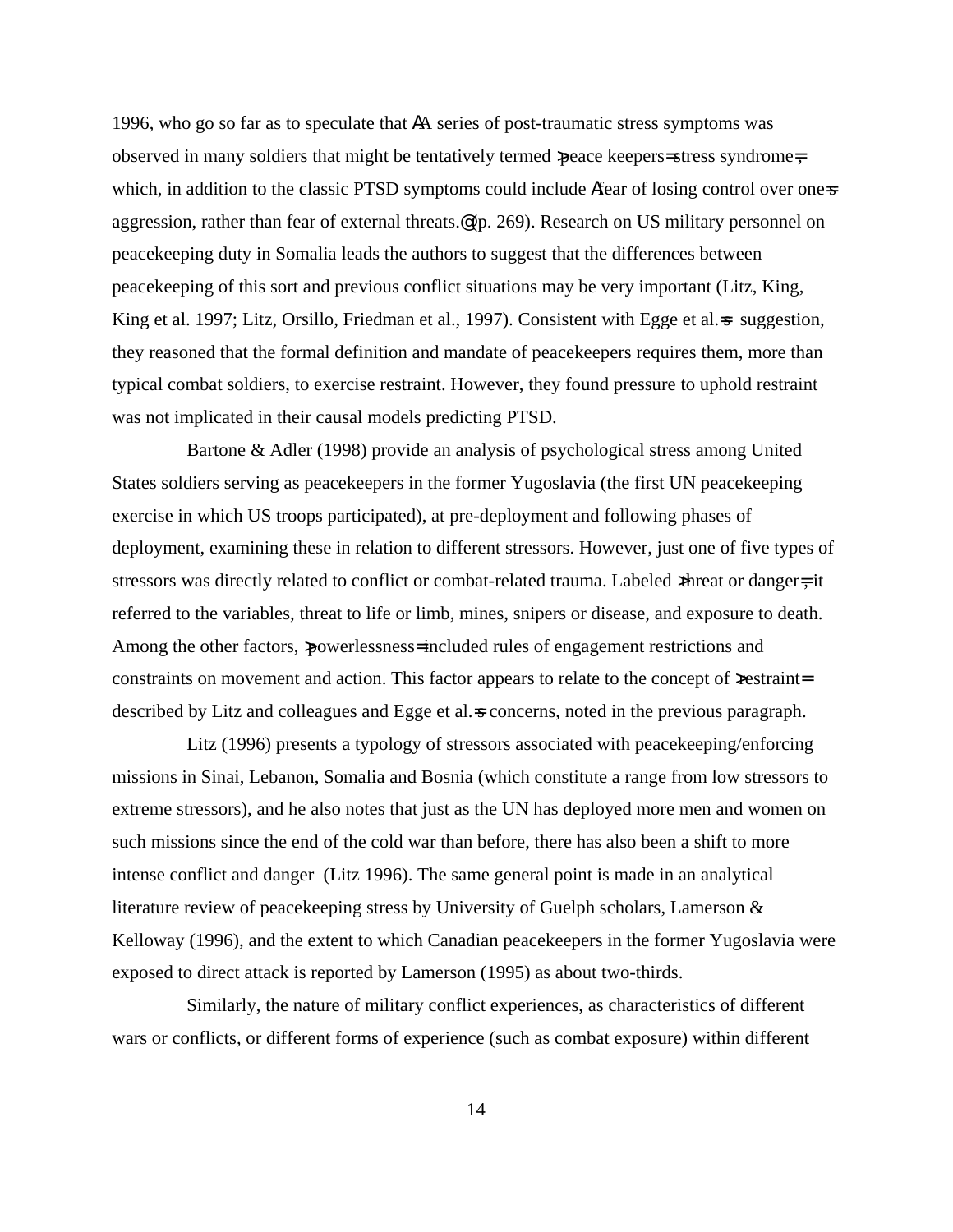war or conflict situations may influence both whether one develops PTSD and how PTSD works its way out to influence subsequent social and economic behavior (Litz, King, King, Orsillor  $\&$ Friedman 1997). Ideally, the research process in this area would be well served by longitudinal studies that track individuals over time, noting the mental health status and their social and economic behavior and status, and with adequate measurement to move beyond rather abstract categorization of conflict theaters to a precise description of the nature and source of the traumatic experiences.

# **1.3.7 Differences between clinical and non-clinical populations**

The Rosenheck and Fontana paper discussed earlier raises an additional point about interpreting data. They examine national-level survey data of US veterans of three wars (World War II, Korea and Vietnam) but lack PTSD diagnostic data. However, they are able to compare their survey data with clinical data from a large study (PCT Study) of PTSD Clinical Teams in 24 cities. The clinical sample Ashowed the PCT veterans of each era to be older, more frequently divorced or unmarried, less likely to be employed, and far less well off financially than their counterparts in the general population .... Among Vietnam era veterans, greater percentages of blacks and Hispanics are present in the PCT sample than in the general population of veterans.<sup>@</sup> (Rosenheck and Fontana 1994: 243). Clinical studies are not representative of the general population of service personnel who have PTSD, because all who suffer PTSD or other functional impairments do not seek clinical attention, and because those who do are likely to differ in some ways, other than health status, from those who do not.

This can be seen in a clinical study conducted in the UK and focusing on Gulf War veterans, in which comparisons were also made to a random selection of Gulf War veterans. Those who presented to a Medical Assessment Panel (MAP) were more likely to have health symptoms, but variability in health beliefs had a stronger relationship to presenting for assessment than health symptoms themselves. Thus,

> ABelieving that one-s health has been affected by Gulf War service and thinking that one has Gulf War syndrome were far more powerful predictors (of MAP attendance).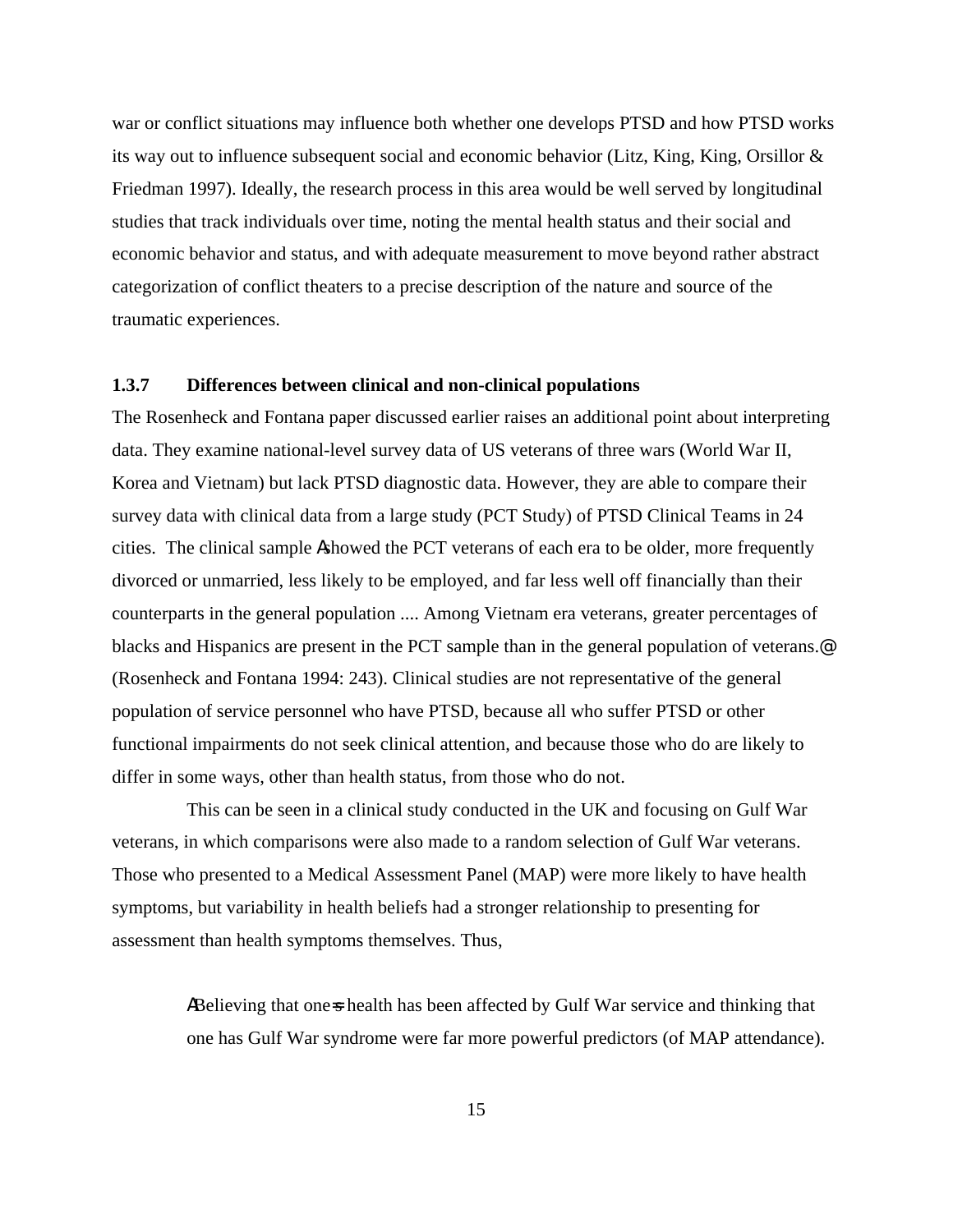Furthermore, the help-seeking group (MAP) differed from non-help-seekers (non-MAP) in terms of their health attributions despite controlling for the level of physical functioning. This suggests that rather than attracting veterans with ill health in general, the MAP is assessing those who attribute their health problems directly to Gulf War service.@ (Hull, David, Hyams, et al., 2002: 751).

Schlenger, Kulka, Fairbank, et al. (1992) provide an extensive discussion and data concerning clinical and self-report measures such as the Mississippi Combat-Related PTSD scale, and discuss validation measures, as well as a measure differentiating different levels of potential exposure to stressors that might lead to PTSD. They differentiate being in the military during the war period, being in the Vietnam theater (including offshore and air involvement), high combat war zone versus moderate and low intensity war zone within the theater). Kang et al. (2003) developed a scale for intensity of stressors in a study of US military in the Gulf War, using the following items: the individual had worn chemical protective gear or heard chemical alarms sounding, had been involved in direct combat duty, and had witnessed any deaths. They found a strong relationship between stress intensity and rate of PTSD, using the 17 item PTSD Checklist ( PCL) (Jones-Alexander, Buckley, et al., 1996).

## **2 FINDINGS**

Having described the objectives and methodology of this review, and a very long list of difficulties encountered in interpreting the data, we now turn to the findings in the literature that are specific to our goal of understanding the occupational and economic effects of PTSD from the war and conflict situation. The literature provides some data about four different types of socioeconomic factors: family status, educational attainment, employment, and income.

### **2.1 An overview study**

Using multivariate analysis of SOV-III data (a 1987 survey of US veterans) in the USA, Rosenheck and Fontana 1994) found a relationship between combat exposure and poor general health, work limitations, and mental health problems in veterans from World War II, Korea, and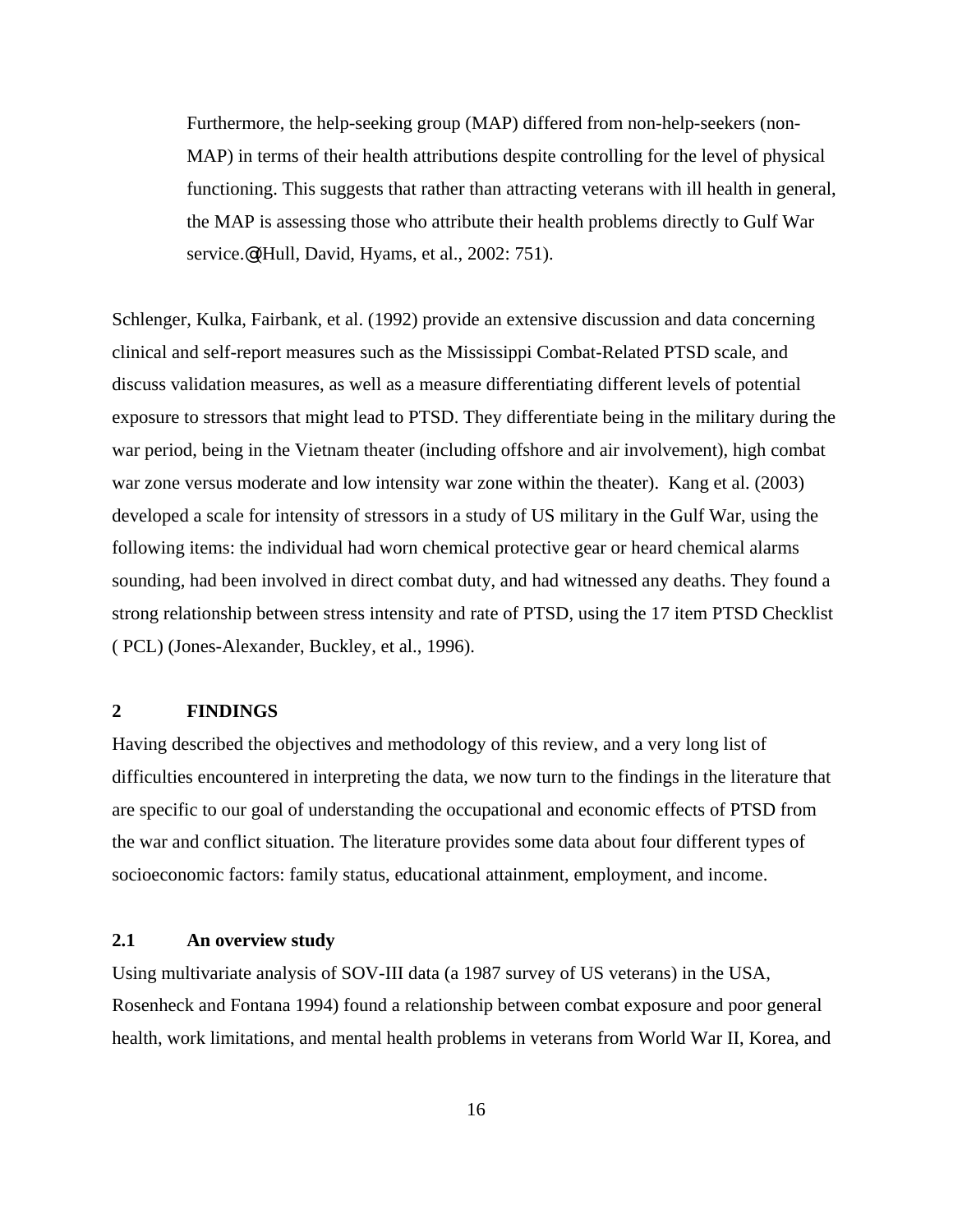Vietnam. For example, combat veterans from the last two of these three conflicts were more than 2.5 times as likely as noncombat veterans to have a mental health problem. However, results concerning martial status, educational attainment, and income were not so clear:

> AWhen premilitary characteristics are statistically controlled, combat is not significantly associated with current educational level for veterans of any era. Korean combat veterans are 1.6 times more likely than noncombat veterans to be divorced.... Vietnam combat veterans have significantly higher incomes than noncombat veterans...@ (Rosenheck and Fontana 1994: 341).

This study is limited by the fact that direct measures of PTSD were not available in the SOV-III data. Instead, the survey asked respondents whether they had, in their lifetime, experienced any of 66 illnesses. Three of the illnesses might be related to PTSD: psychiatric problems, alcohol problems, and drug problems. They counted someone as having a mental health problem if any of these three illnesses were reported. Moreover, the data on the nature of the military experience are limited and the analysis is thus restricted to comparing veterans with and without combat exposure.

### **2.2 Family matters**

As noted above, Rosenheck and Fontana (1994) found some evidence that higher levels of combat exposure are associated with marital difficulties. While only indirectly related to family status, I here briefly consider the veteran in a family context, on the premise that Veterans Affairs Canada always attempts to place the veteran client in a family context, and on the additional premise of  $\lambda$  inked lives=, inherent in the life course perspective, which assumes that an individual=s occupational and family careers are intertwined and that one=s social ties greatly effect one-s own behavior (Marshall & Mueller, 2002). In a study by Prigerson, Maciejewski, & Rosenheck (2001), which is described more fully below (and which is confined to men who reported one of nine types of trauma experience, of which one was combat trauma), men who reported combat trauma as the most significant event in their lives, when compared to those who reported some other kind of trauma as most significant, were more likely to be divorced (O.R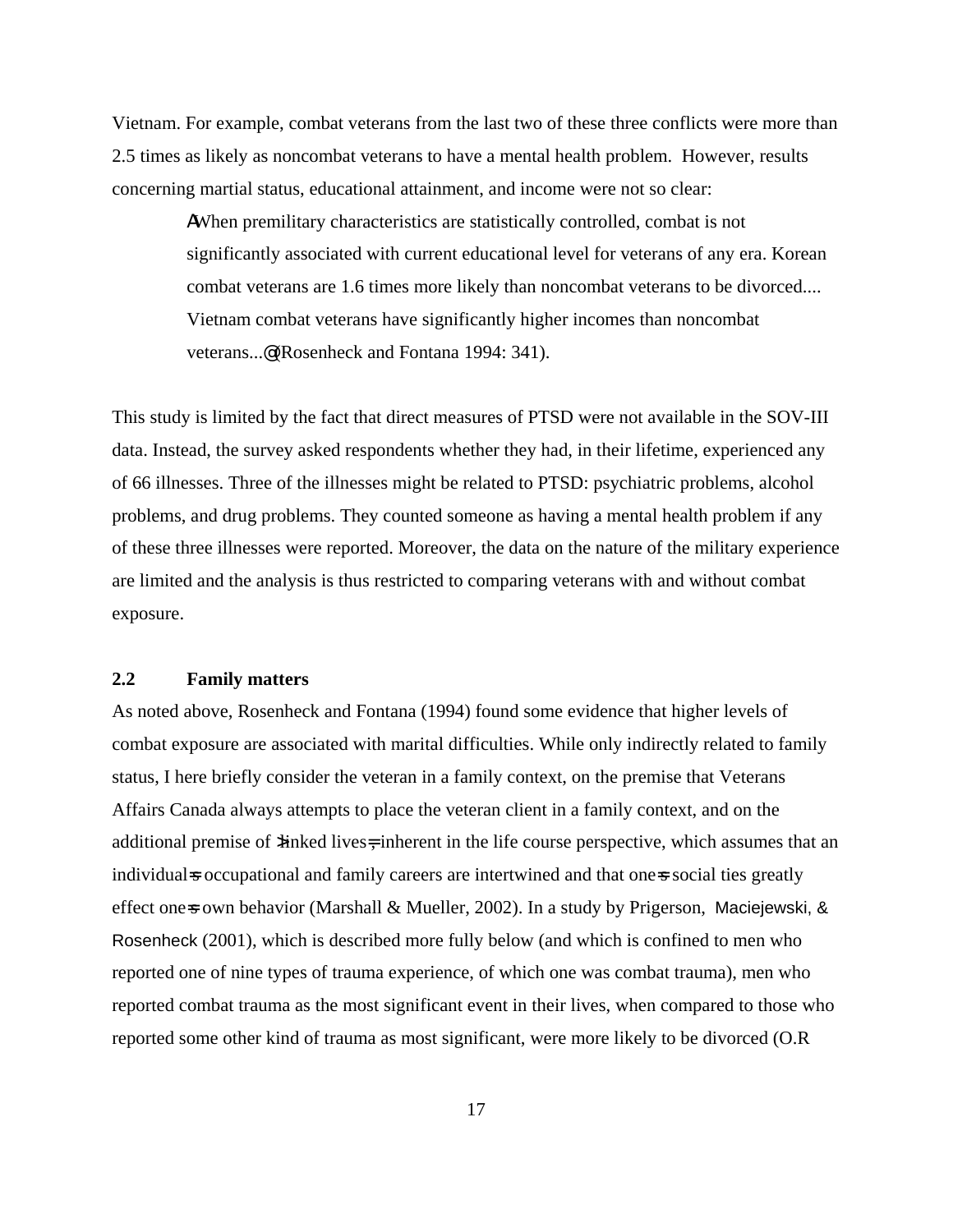2.52), and their odds of reporting physical violence or abuse towards their spouses were greater than for men reporting seven of the other eight trauma types (O.R. 2.51) (Prigerson, et al. 2001: 104-5).

Homelessness is another social factor that has been investigated in relation to combat exposure, PTSD and other psychiatric disorders. Rosenheck and Fontana (1994) used data from 1460 male veterans in the National Vietnam Veterans Readjustment Study. PTSD was one of a set of psychiatric disorders investigated to see if it related to homelessness (a reported period of Ahaving no regular place to live for at least a month of so  $\infty$  at some time in the pastB although all respondents had a home at the time of survey administration. Fifteen percent of the variance in homelessness was predicted by their model, but PTSD did not have a direct effect on homelessness, when PTSD was considered along with all other factors in the model. Nor was a direct pathway found linking combat exposure or war zone atrocities to homelessness. However, combat exposure and exposure to atrocities in combat was associated indirectly, through other factors. As an example, AWar zone stressors .... contributed to low levels of social support, non-PTSD psychiatric and substance abuse disorders, and being unmarried, all of which contributed directly to homelessness<sup>®</sup> (Rosenheck & Fontana 1994: 424). As well, social support during the year of discharge had a stronger association with reports of homelessness than any other variable in their model (i.e., pre-military factors such as trauma, psychiatric treatment, and conduct disorders, and military experiences such as extent of combat and atrocity exposure).

Of possibly more general interest, this study found that some factors that were antecedent to wartime experiences had a measurable impact on the reported severity of combat exposure and exposure to atrocities in combat. These were reports of having experienced childhood abuse and reports of conduct disorders prior to age 15. In a life course perspective, this suggests the importance of childhood experiences, perhaps as selection factors, in shaping exposures that are likely to be associated with combat-related psychiatric disorders, including PTSD.

### **2.3 Educational Attainment**

As noted earlier, different cohorts will have entered military service with differing ranges of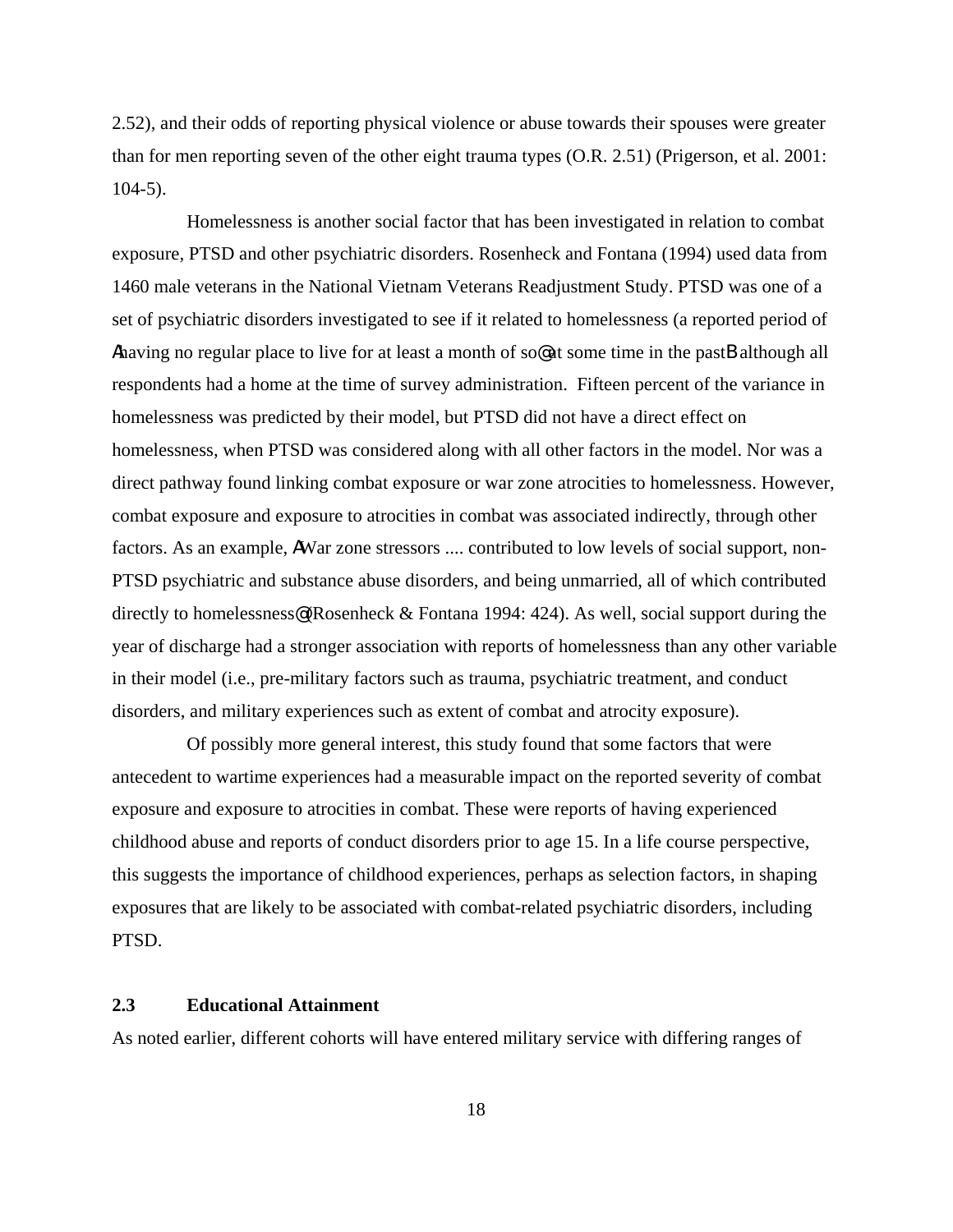educational attainment at entry, and they will also have experienced different types and levels of education and training while in the military. Presumably some but not all types of military training is related to post-discharge employment patterns. Mangum and Ball (1989) point out that in the 1960s, it was estimated that there were civilian counterparts for about 80% of US military jobs, with increasing technological developments in the armed forces, this transferability of skills is likely higher. American surveys from the 1980s suggest that perhaps half of veterans think their military training enhanced their post-discharge employment outcomes and that about one-third of veterans entered occupations similar to their military codes (Mangum and Ball, 1989). This may suggest that some kinds of military training experiences have substantively specific transferability while others (e.g., acquisition of leadership skills, discipline) may have more general payoffs for post-discharge occupational success. Beyond these differences, it is of interest to know whether, controlling for prior educational and training attainment, veterans who experience depression or PTSD vary in post-discharge educational attainment. Unfortunately, the literature is not at all helpful in terms of the last question, which is key for this review.

As noted above, Rosenheck and Fontana (1994) found no evidence of a relationship between combat experience and subsequent educational attainment, but their study had no direct measures of PTSD. It is possible that low education increased vulnerability to exposure to trauma and also left the individual with less coping resources to deal with that trauma and avoid PTSD. However, as that study had no measures of PTSD we cannot rule this possibility in or out on the basis of that study.

#### **2.4 Employment**

The fourth edition of the DSM (DSM-IV), specifies that patients diagnosed with PTSD demonstrate Aclinically significant distress or impairment in social, occupational, or other important areas of functioning@ (Satzick, Marmar, Weiss, et al. 1997). Thus, we should anticipate, definitionally, that those with PTSD will experience difficulties in employment.

In the PCT study of World War II, Korea, and Vietnam veterans, based on VA clinical data collected nationally from 24 cities, Rosenheck and Fontana (1994) report that retirement is at higher ages the earlier the conflict. This is not surprising given a secular move to earlier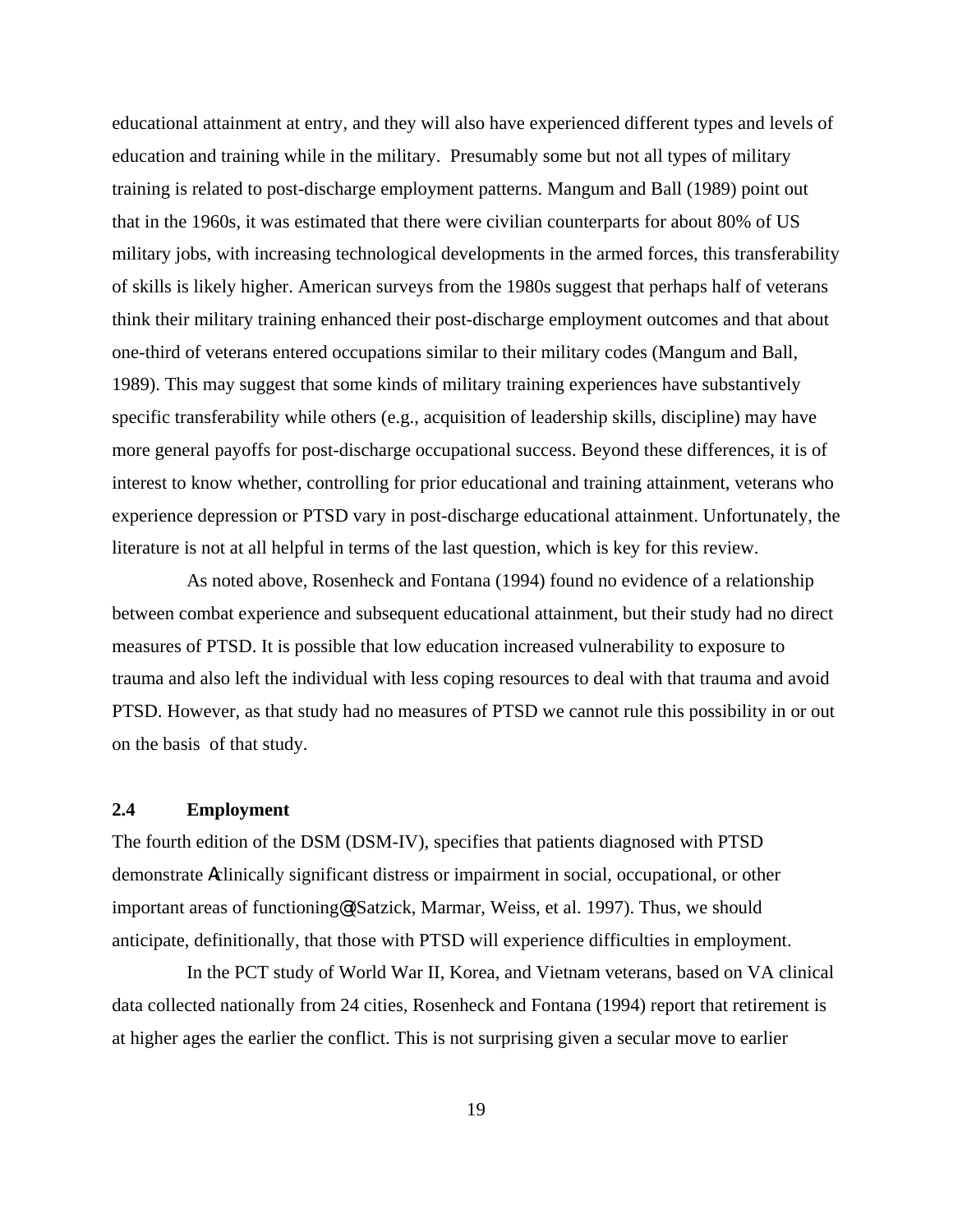retirement in the years following World War II (with a slight reversal of that trend only since about 1985) (Marshall and Taylor, in press). However, they also found that Vietnam veterans report greater job instability than veterans from the earlier wars. Of the Vietnam veterans, 37.4% report having quit or been fired from a job over ten times. Vietnam veterans and also Korean War veterans in this clinical sample report more criminal incarceration than did the World War II veterans, despite the fact that they have had fewer opportunities, because of younger age, to commit crimes.

Prigerson, Maciejewski and Rosenheck (2001) used the National Comorbidity Study, confining their analysis to 1703 men who had reported a traumatic event, and then analyzed the sequelae of combat-related trauma versus other types of reported trauma. Specifically, they compared 96 men who listed combat trauma as their most upsetting life experience with the remainder, who reported some other form of trauma as the most upsetting. Among the variables explored were unemployment, and having been fired or lost a business in the last year. A series of logistic regression models compared the effect of combat trauma directly to any other category of trauma, or to any specific other trauma. Adjustment was made for the fact that men who reported combat trauma as the most upsetting lifetime experience, when compared to those who reported any other type of trauma as most significant, were significantly older, lower in socioeconomic origins, less likely to be Caucasian, and reported more other traumatic events. Adjusted odds ratios confirmed the importance of combat trauma as associated with subsequent PTSD, as those reporting combat trauma as the most significant trauma were more than seven times as likely as those who did not to meet criteria for PTSD in their lifetime. The only type of trauma more likely to be associated with lifetime PTSD was reports of rape or molestation.

Moreover, those reporting combat trauma as their worst experience were 2.3 times more likely to report unresolved PTSD symptoms. Almost 4 in 10 reported that their PTSD symptoms were Astill ongoing@ (Prigerson et al. 2001: 104). On the other hand, the likelihood of a lifetime affective disorder was lower for the combat trauma group relative to those who reported other traumas as the worst experience (adjusted odds nearly 2.6% lower).

All this is background for the employment factors that are of interest in this review. The results are dramatic. Those men who reported that combat trauma was their worst event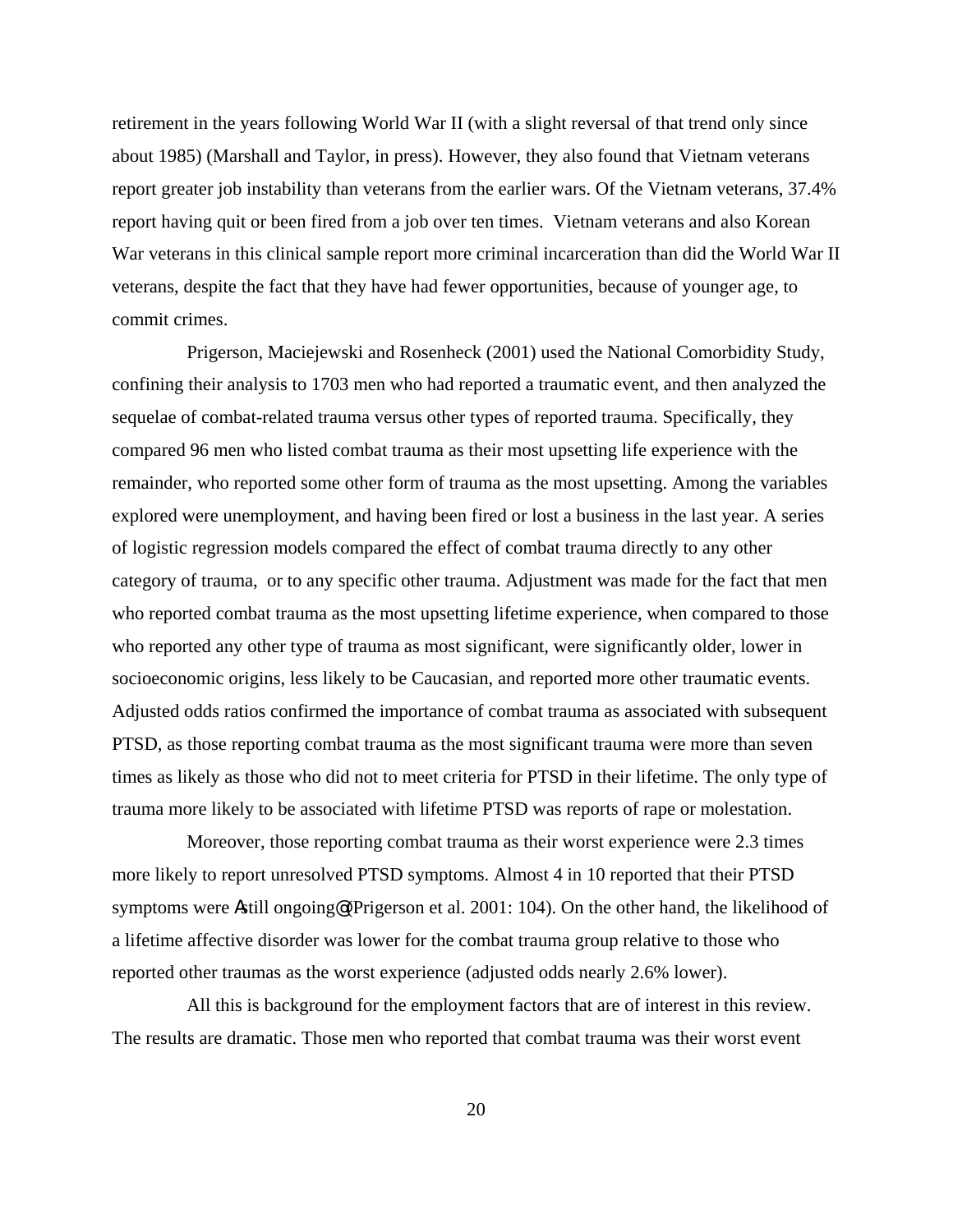were 3.55 times more likely to report unemployment in the previous year than those who reported a non-combat event as their worst trauma. The only two individual events associated with higher odds of reporting unemployment in the previous year were those exposed to a natural disaster and those reporting an Aother qualifying trauma@. Men in the trauma group were also much more likely to report having been fired in the last year (odds ratio 2.77) (Prigerson et al. 2991: 104).

Prigerson et al. (2001: 107) note that their results concerning PTSD and Aoccupational morbidity@ Aare consistent with the findings of Engel, et al.(1999) in his study of Gulf War veterans, although Engel et al., (1999) did not examine the effects of combat trauma, *per se*, nor its effects relative to other traumas.@

In a subsequent paper, also using the National Comorbidity Survey, these authors (Prigerson et al., 2002) examine direct and indirect effects of combat exposure, Aprior PTSD@ and recent outcomes. In terms of current unemployment, and also job loss (having been fired or lost a business in last 12 months), combat exposure is found to have major direct positive effects, while PTSD has less extensive but negative direct effects. AThe path models illustrate how combat directly affected current or recent occupational morbidityB an effect that was *not* mediated by PTSD. These findings suggest that something particular to the war experience, and not a function of combat-related PTSD, makes it difficult to remain employed.@ (Prigerson et al., 2002: 62).

An earlier study by Anderson and Mitchell (1992), discussed in a previous section, included no PTSD measures but did examine the effects of military service in three theaters (WW II, Korea, Vietnam) on subsequent employment status. They found no evidence of a direct effect, but rather a secondary effect through mental health. Specifically, they found that military experience increased the likelihood of some mental health problems and that these, in turn, were associated with reduced likelihood of being employed. The mental health conditions implicated in these effects included alcohol and drug abuse and the presence of some DSM diagnoses, but not depression and, as noted, PTSD was not measured.

Savoca and Rosenheck (2000) examined the civilian labor market experiences of Vietnam-era veterans, as influenced by psychiatric disorders, using the National Survey of the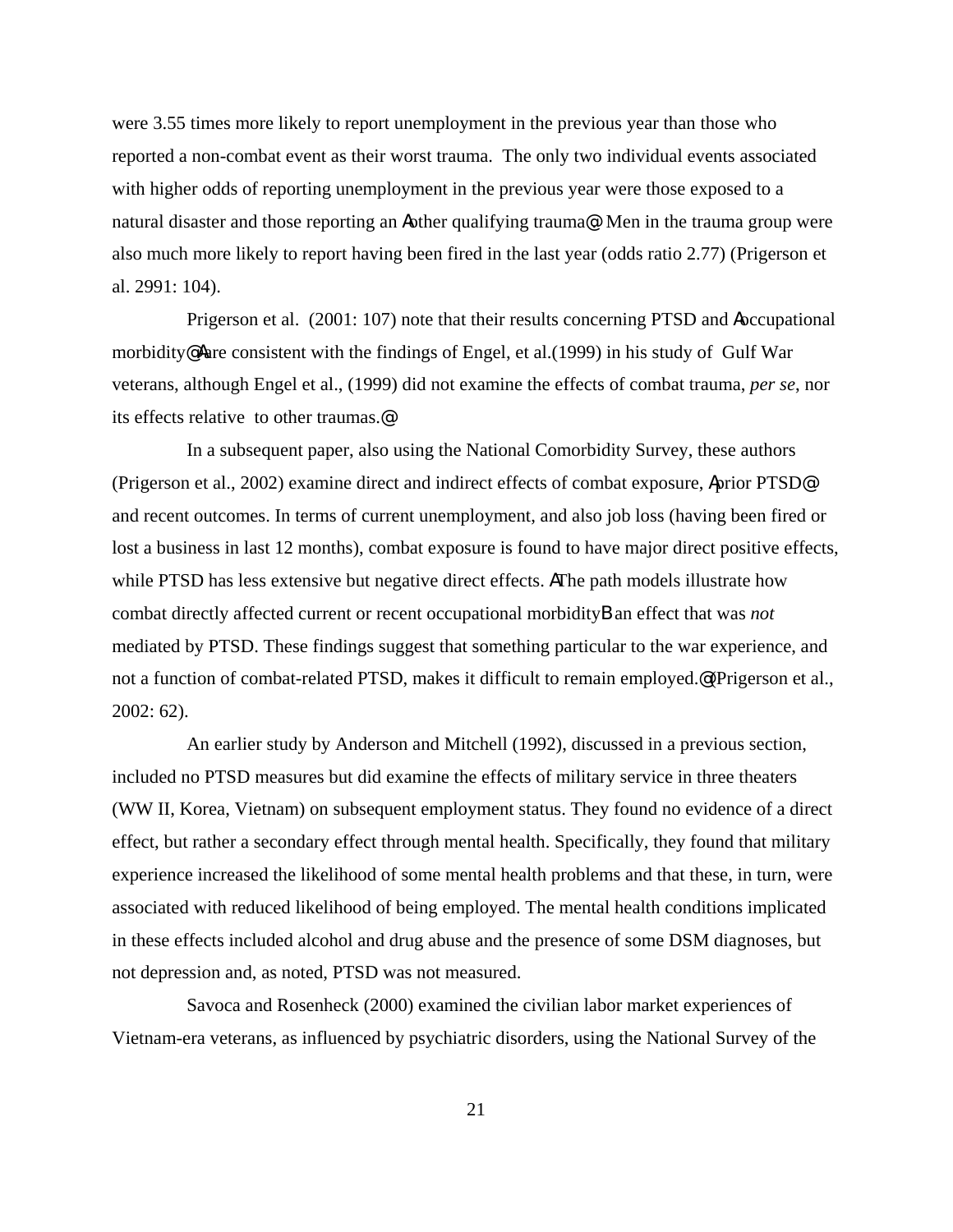Vietnam Generation. This survey, completed in the late 1980s, included veterans who had been on active duty in the period 1964-1975, and examined effects on Aemployment probability  $\circ$  of lifetime psychiatric disorders of four types: major depression, anxiety disorders, substance abuse/dependence, and combat-related PTSD (measured by the Mississippi PTSD Scale). The dependent variables were hourly earnings, and hours worked, conditioned on being employed. PTSD was associated with significantly lower rates of employment; and, if the veteran were employed, PTSD was associated with lower earnings. Anxiety disorder had similar, though slightly less strong results. A diagnosis of major depression was associated with lower wages, but not with the typical number of hours worked in a week.

Savoca and Rosenheck (2000: 205) dramatically illustrate the importance of PTSD for employment status: ABy these measures the most important determinants of the probability of employment are marital status and health, particularly the presence or absence of PTSD, anxiety disorder and major depression. The effect of PTSD is almost twice the magnitude of a twostandard-deviation change in years of schooling.@

Using a different data file, the National Vietnam Veterans Readjustment Study, Zatzick, Marmar, Weiss, et al. (1997) studied the association between PTSD (Mississippi Scale) on a number of outcomes, including employment. Their analysis controls for co-morbidities, either psychiatric or physical. Occupational status was defined as either working or not working at the time of the survey, and the working category includes two respondents active in schoolwork and two active in housework. The not working category included 61 respondents reporting unemployment, and 40 reporting permanent layoff or inability to work due to disability. Those retired or those on temporary layoff were excluded from the analysis. Logistic regression models examined the effects of PTSD controlling for socio-demographic variables and psychiatric and physical comorbidities. These investigators found that the prevalence of PTSD was significantly greater in respondents who also reported comorbid psychiatric disorders. AIndeed, most subjects with depression, panic disorder, or drug abuse also met criteria for PTSD, as did about one in three subjects with alcohol abuse@ (Zatzick et al., 1997: 1692). However, adjusting for comorbidities, those with PTSD were still significantly less likely to be working (22.6% vs 4.3%, adjusted odds ratio 1.5-7.6) In another measure related to employment status, they also found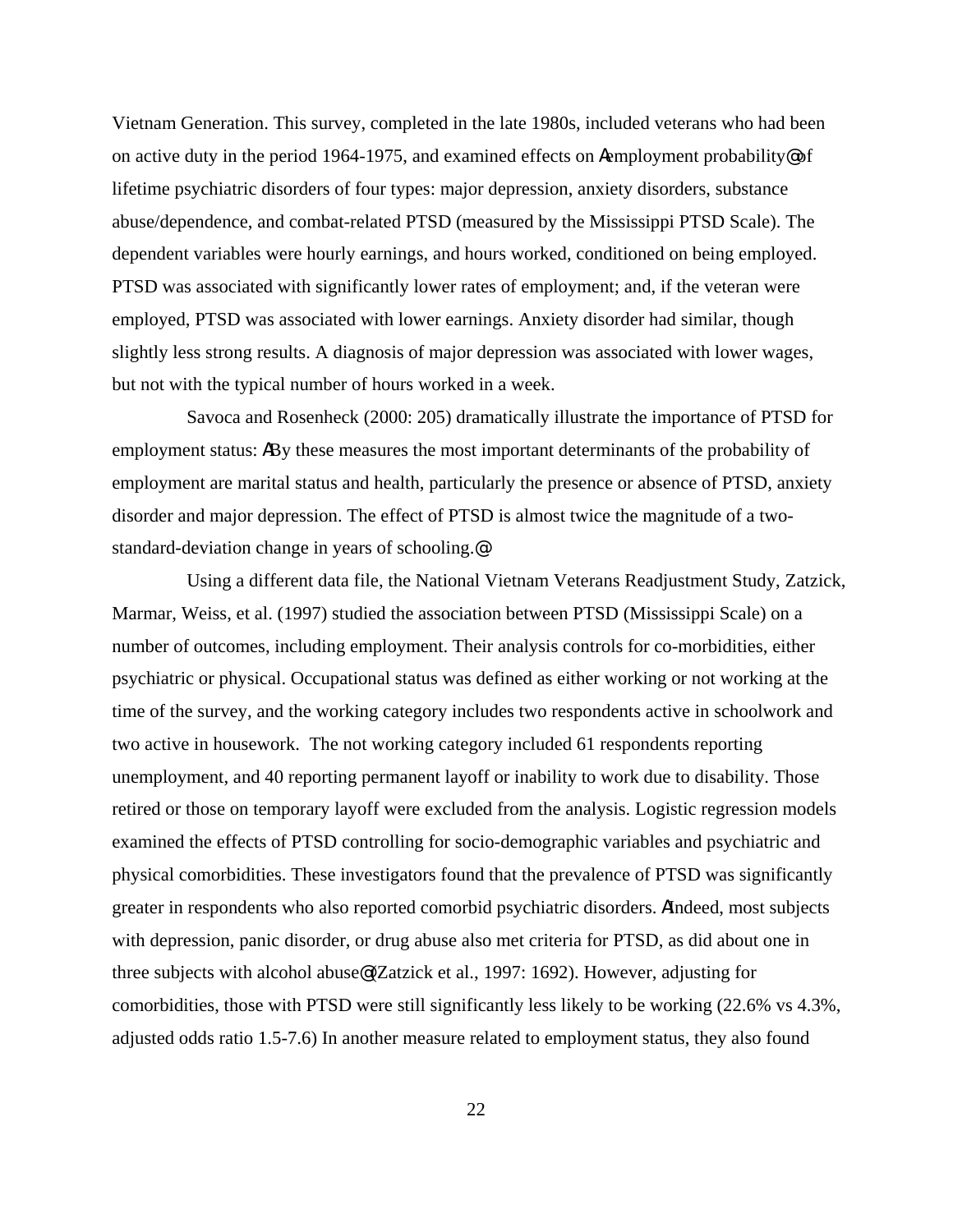those with PTSD significantly more likely to report having spent all or part of a day in bed during the previous two weeks because of physical illness or injury (8.5% vs 4.9%, adjusted odds ratio 0.8-4.6) (Satzick et al., 1997: 1693). The authors note that the cross-sectional nature of the study does not allow them to assess any causal relationship among PTSD and comorbidities, or any of these and unemployment.

An earlier report based on the same study (National Vietnam Veterans Readjustment Study) sheds only a little further insight into the effects of PTSD on occupational status by analyzing data from the spouses or partners of Vietnam veterans (Kulka, Schlenger, Fairbank, Hough, Jordan, Marmar & Weiss, 1990). Spouses and partners of Vietnam veterans completed a Readjustment Index to describe the status of the spouse/partner, in which they commented on his or her trouble finding or holding jobs, among other problems such as problems with the law, drinking, drug or mental health problems. From these an index is constructed and the spouses of veterans with PTSD are shown to have dramatically more problems than those without. However, the authors do not report individually on employment status.

#### **2.5 Income**

Mangum and Ball (1989) investigated the effects of military service on subsequent income, using data from the National Longitudinal Survey-Youth Cohort. However, they did not deal with the effects of PTSD or of combat experience. They found significant generational cohort differences in income attainment. Reviewing the literature to that point, they found that military service had an >earnings premium for pre-Vietnam era veterans of World War II and the Korean Conflict, and that this premium was less strong the lower the education. They cite one study (Fredland and Little 1980) that found the premium only for those who had less than 12 years of education. Most of these studies failed to control for occupation in the military or subsequently, or for similarity between the type of work done in the service and subsequently. In the case of Vietnam-era veterans compared to non-veterans, white veterans were found to have fared worse than nonveterans in income, but when appropriate controls were used in the analysis (for age, time and cohort) the wage gap was found to be only two per cent for all veterans of that era; and again, the benefits were experienced only by those with less than 12 years of education (Mangum and Ball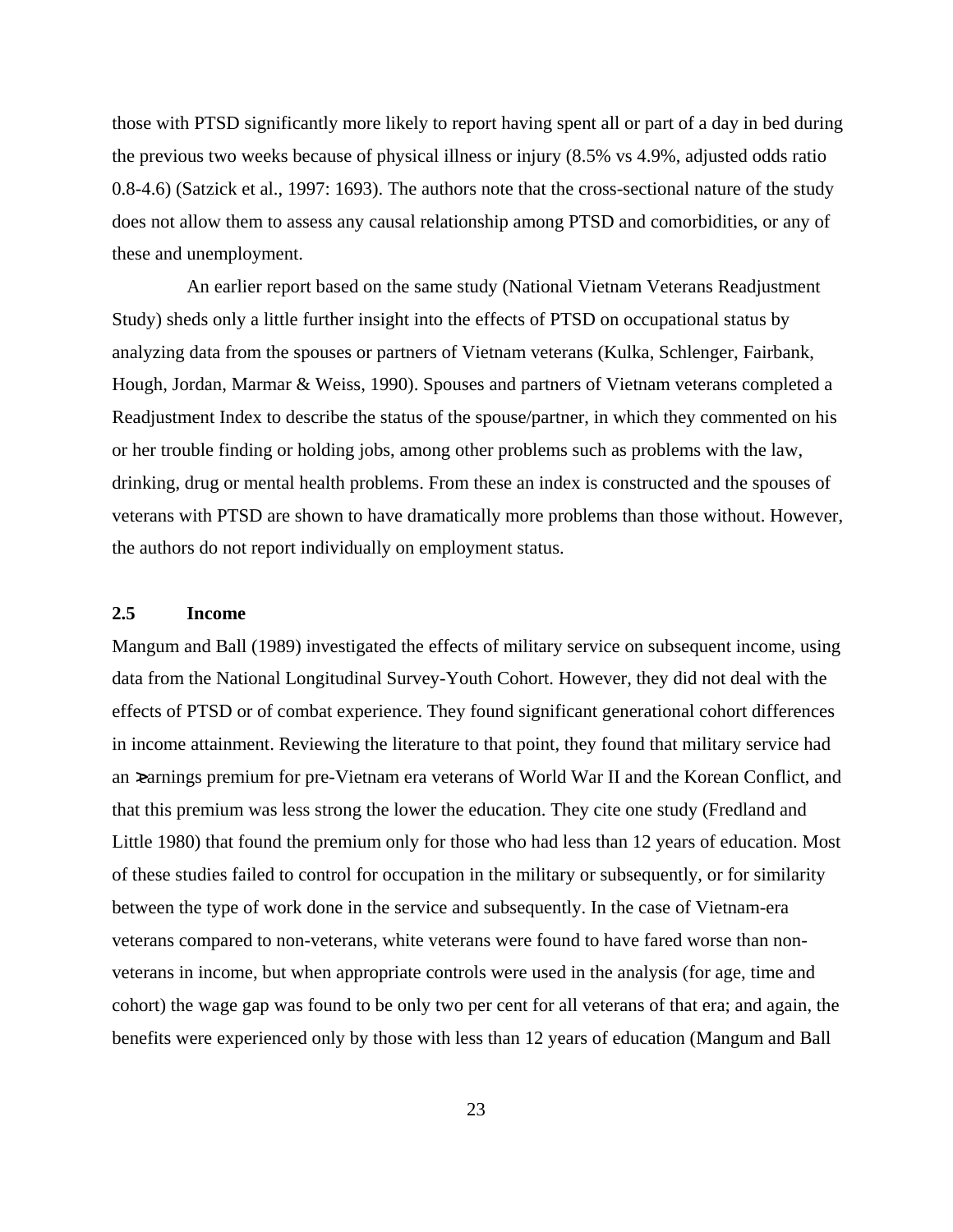1989, drawing on Berger & Hirsh 1983).

In the 1987 survey of veterans, Rosenheck and Fontana (1994:30) found that Vietnam combat veterans have significantly higher incomes than non-combat veterans but again, this study has the disadvantage of having no direct measures of PTSD. Combat does not inevitably lead to PTSD or other stress disorders. In their own study, Mangum and Ball (1983) studied veterans, both men and women, from the post-draft era following the Vietnam War, and focused on skills transferability in relation to labor market experiences. They found more skills transfer than previous studies would suggest. Regrettably, this study provides no analyses distinguishing those with active combat from those without, or distinguishing those with PTSD or related disorders from those without.

Citing the early Mangum and Ball study in contrast to the more recent research by Angrist (1990, 1998, Angrist & Krueger 1994), Savoca and Rosenheck (2000:199) suggest that:

AA newer generation of work has established that the observed differences between veterans and non-veteran civilian wages reflect, in part, a nonrandom selection process that leads to the enlistment of persons whose average civilian earnings potential differ from the average in the general population. When this process is accounted for in wage comparisons, the results suggest that male veterans from all eras incur a civilian wage penalty.@

Their own study (described above in relation to employment status) found that Vietnam male veterans with PTSD have 16% lower wages than those without, and that a male veteran with major depression has a 35% lower wage than one who does not. Surprisingly, there was a positive association between having a diagnosis of generalized anxiety disorder and hourly wages.

Indirect evidence of the effects of PTSD on income can be found in the report from the National Vietnam Veterans Readjustment Study (Kulka, Schlenger, Fairbank, Hough, Jordan, Marmar & Weiss, 1990). In its chapter, APTSD Among Vietnam Veterans: A Family Perspective, Kulka et al., do not present data on how the Vietnam veterans= income status may have been affected by PTSD, but they do present data on the extent to which the veteran=s spouses were employed. There were no significant differences by PTSD status, for either male or female veterans, in the proportion of time the veteran and spouse lived together in which the spouse or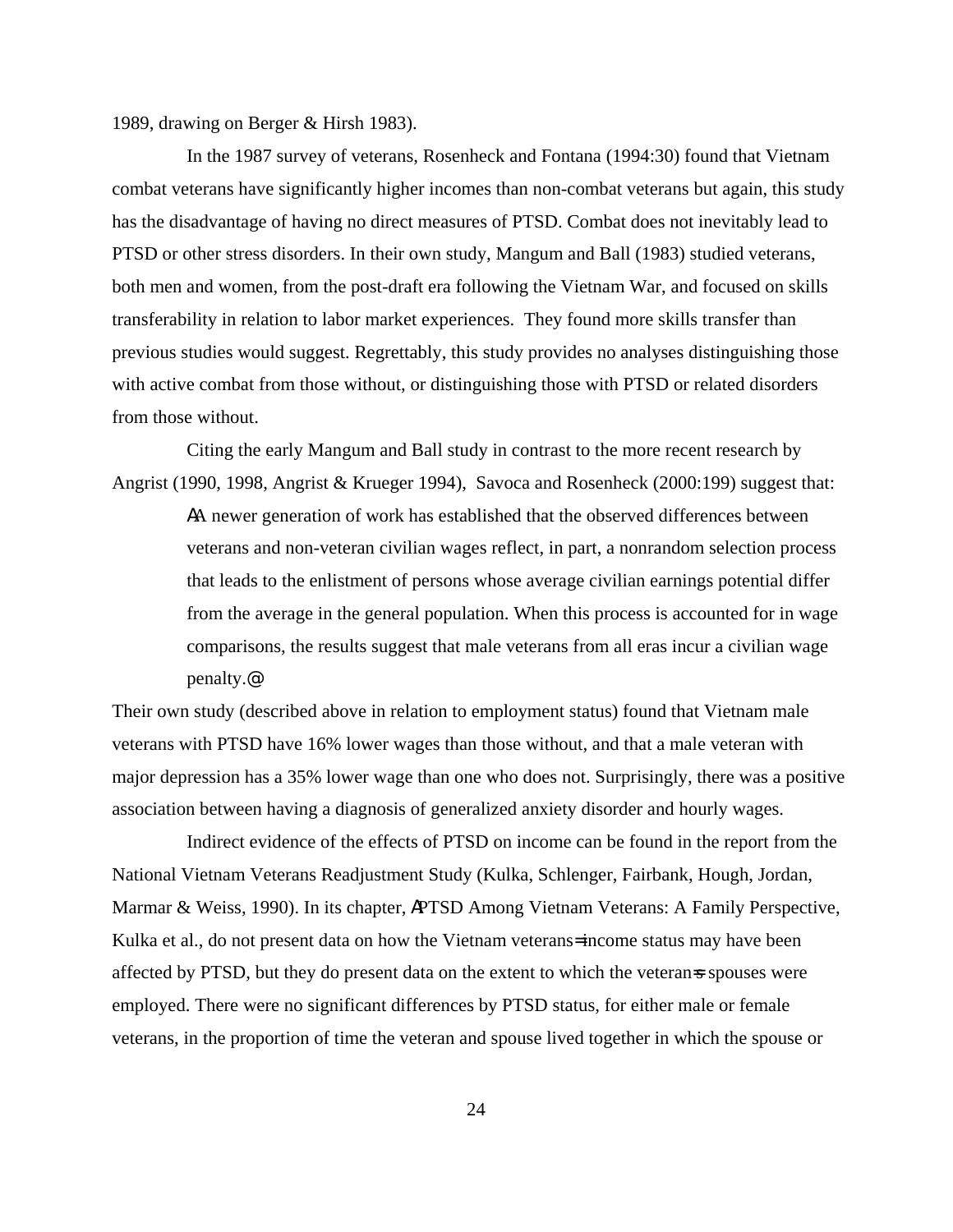partner was employed. The proportion whose spouse was currently working also did not significantly vary for male veterans with and without PTSD, and about 97% of male spouses or partners of female veterans were working. In terms of occupational prestige, there was a tendency, but not statistically significant, for the spouses/partners of veterans without PTSD to work in occupations of higher prestige (Kulka, et al., 1990: 244). While these results say nothing of personal income, they do suggest that family, or household, income might be unrelated to PTSD status in US Vietnam veterans.

### **3 CONCLUSIONS**

The data specific to occupational and economic impacts of PTSD in the military situation are remarkably thin. This is truly a neglected topic, the neglect of which is inconsistent with the historic concern of governments to aid those who have served their county in uniform, in order to ensure that, once they have shed the uniform, they will be economically secure. Because the research is thin, I have in this review discussed a number of conceptual and methodological issues that will hopefully be useful to the VAC Research Directorate, not only in the interpretation of research but in the potentially supporting new research that meets desirable conceptual and methodological standards. I first summarize my substantive conclusions, and second, summarize the conceptual and methodological issues.

### **3.1 Substantive conclusions**

As a general substantive conclusion, there is sufficient evidence to suggest the following:

a. In a global sense, the existing research literature provides modest support for the fact that PTSD is associated with adverse impacts in family life, income and occupational security in those who experience it. This is in itself unsurprising, since the formal defining criteria for PTSD, in DSM-IV, include adverse employment experiences.

b. If one assumes that family stability is both supportive of and motivational for occupational participation and the establishment of income security, then it can confidently be surmised that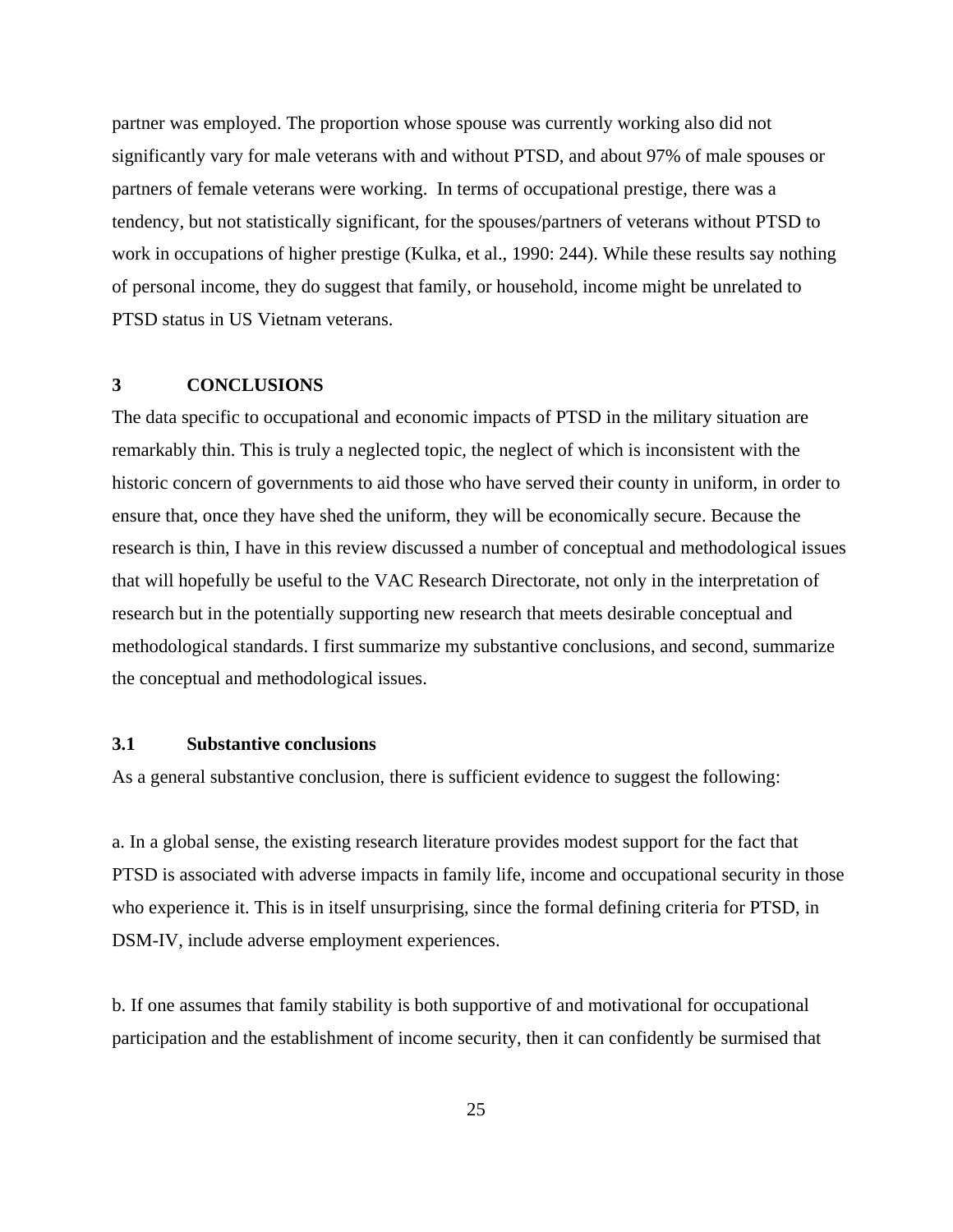PTSD will have adverse effects, through its well-demonstrated relationship to family disorganization and homelessness, on occupational stability and economic well-being.

c. The evidence is unclear as to the relationship between PTSD and subsequent educational attainment. Theoretically, it may be supposed that low education increases vulnerability to exposure to trauma and subsequently to PTSD, that it is associated with lower personal resources to cope with and overcome PTSD, and that it provides a less adequate basis than does higher education to launch into further educational endeavors after release from service. Empirically, these relationships have yet to be investigated.

d. The evidence from a small but impressive number of studies allows us to describe in part how PTSD has an adverse impact on employment. Self-reports of trauma in combat situations are strongly associated with unemployment, having been fired or lost a business, and this relationship persists when controlling for socioeconomic origins, age, race and reported other traumatic events. This relationship is not only statistically significant but substantively strong, and there is consistency across a small number of studies in this finding.

e. However, the relationship between combat exposure, PTSD and unemployment requires disentangling as one study finds that it is something about the war experience, rather than PTSD itself, which leads to employment difficulties, while another well controlled study finds PTSD to be a much stronger determinant than education of subsequent employment status, and a third study, controlling for co-morbidities, finds that the prevalence of PTSD is significantly associated with unemployment. The latter study, however, is cross-sectional, making it difficult to address causation. To summarize this point, there is strongly suggestive evidence that PTSD adversely affects labor market chances, but this area needs more investigation.

f. The relationship between PTSD and subsequent income status is influenced by cohort factors. Regardless of PTSD or other physical or health problems of veterans, income following release from service is likely to be conditioned by cohort differences in the social class selectivity of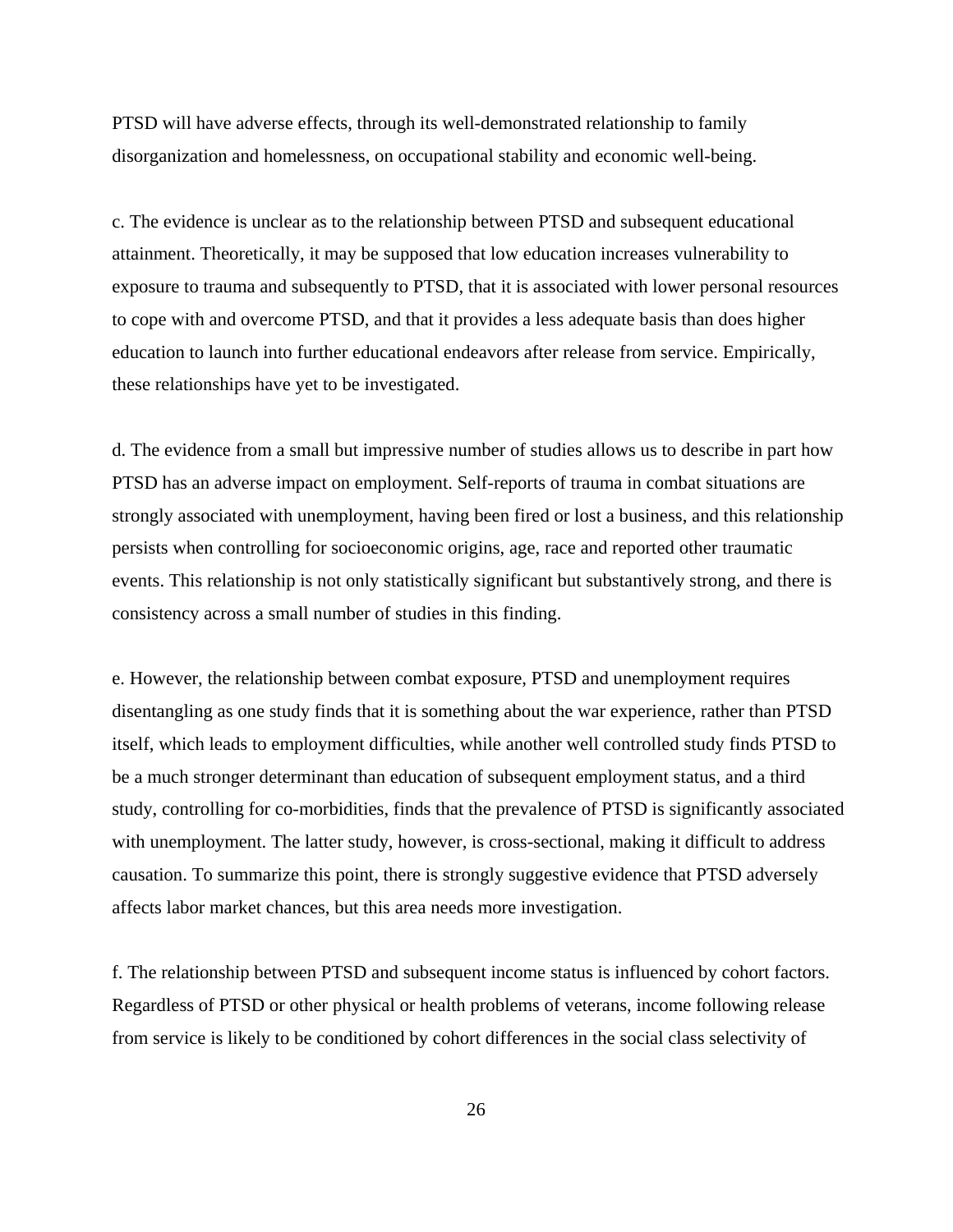people into the armed forces, by cohort differences in the types of skills training they receive while in the armed forces, and by cohort differences in economic conditions at the time of release from service. In different historical periods, the armed forces may attract people from higher or lower socioeconomic backgrounds and with varying levels of educational attainment. Those with higher SES and education prior to entry into the armed forces are likely to be advantaged, postrelease, in the job market. Similarly, the types of skills training that will be received while in the service likely varies by cohort (as well as by speciality within the forces). With increasingly technical education offered by the armed forces in support of an increasingly technical organizational and resource structure, veterans of more recent conflict situations are likely to be better trained with transferable skills than veterans of earlier conflicts. All these factors may sort veterans into types of jobs that offer more opportunities for high earnings.

g. The evidence is not strong for a direct relationship of PTSD to income status, but one major study, the (US) National Survey of the Vietnam Generation, found that veterans who experienced PTSD subsequently had significantly reduced incomes. Moreover, the more substantiated findings that PTSD is associated with greater job instability and unemployment support the inference that there would be derivative reductions in earnings.

## **3.2 Conceptual and methodological conclusions**

It should be clear from the material immediately above that much of our understanding of the relationship of PTSD to economic status in the years following discharge from the service is highly speculative. Despite this, there is little reason to question the belief that those with PTSD are likely to experience significant economic hardship. The set of factors influencing the extent to which this is so includes income, education and occupational history (which affects income), as well as the veteran=s family situation; however, the precise ways in which these factors are operative are not understood. The following are suggestions to guide future research in this area:

h. Although clinical research is of critical importance to understand the causes, nature and health consequences of PTSD and related mental health problems, our knowledge of the economic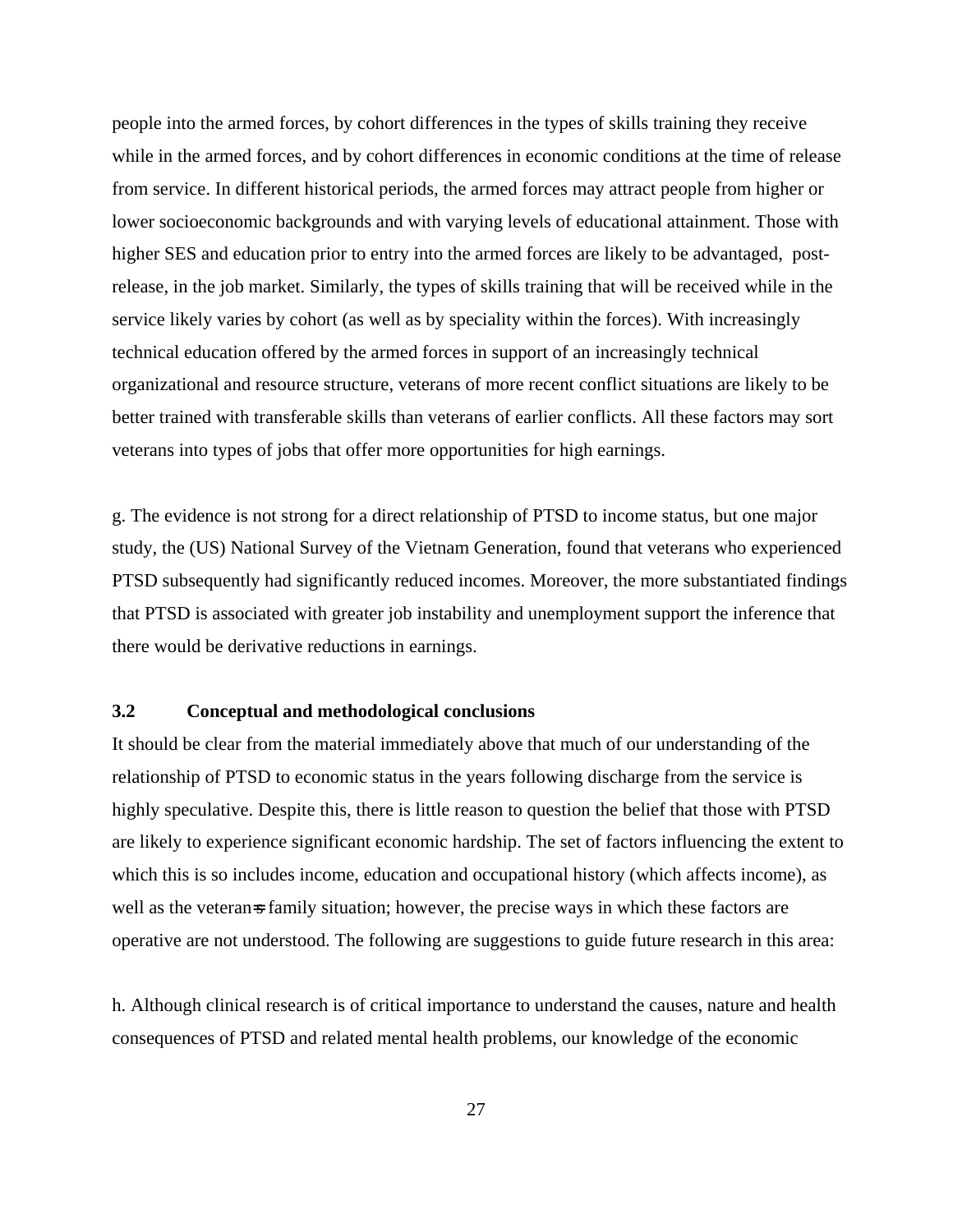consequences of PTSD is most likely to be enhanced by large-scale social and economic surveys.

i. Because PTSD is a chronic illness that often persists over a considerable duration of time, longitudinal studies are the most valuable research approach. Data collection should ideally begin with those in service who are still healthy, and prior to the experience of service-related trauma.

j. If longitudinal data cannot be collected, it is critical to gather retrospective measures that establish the timing of key variables. It may be possible to record-link to medical and other administrative records to establish physical and pyschological states prior to the experience of trauma. Questions should be asked about the timing of changes in health states, treatment regimens, family status, educational attainment, occupational status, and income.

k. Efforts should continue in the refinement of measures of PTSD that are sensitive not only to trauma in the military conflict situation, but to the different types of conflicts that peace keepers and peace makers experience. When considering research studies already conducted, the analyst should be sensitive to the nature of the measures that are being used, the type of conflict, variability in exposure to deaths, atrocities and other factors often witnessed or experienced in current military service.

l. The PTSD experience should ideally be viewed in light of the family, which can be important in providing economic and social support, or as a source of economic and social strain for the person experiencing PTSD, or as victimized by PTSD-induced behavior. Yet this is one of the weakest areas of research so far.

m. The most sophisticated statistical procedures should be brought to bear in the analysis of PTSD and its economic effects. Reference has been made above to some of the approaches suitable for longitudinal analysis, and the need to deal with non-linear relationships. In addition, PTSD analysts should employ the multi-level modeling approaches that are increasingly used in epidemiological and sociological research to analyze nested social and behavioral contexts (for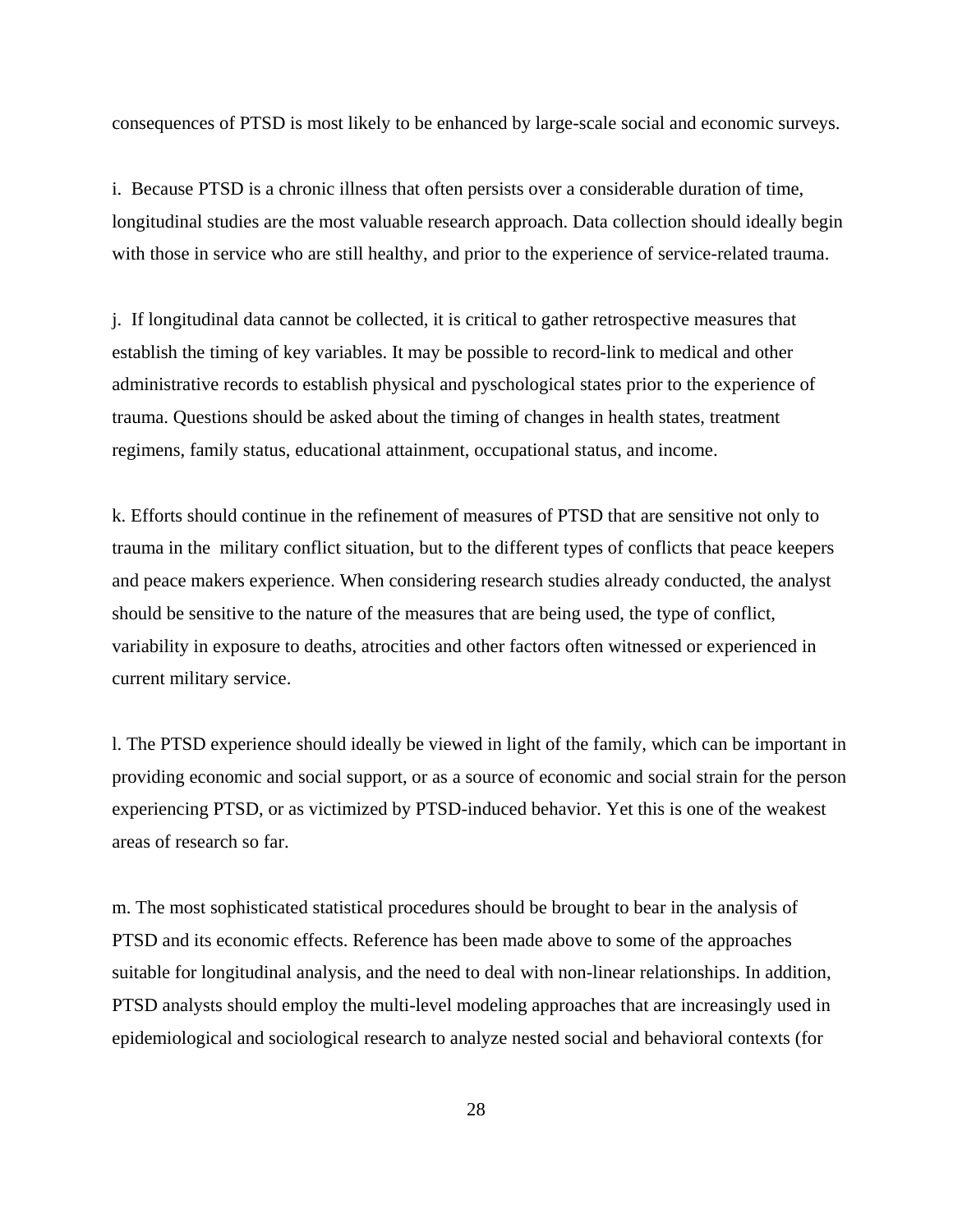example, to simultaneously take into account conflict theater, types of trauma exposure, and individual characteristics associated with the development of PTSD trajectories).

Before concluding this review, it is important to recognize that military service, whether in xonventional= wars such as WW II, Korea or Vietnam, or in peacekeeping and peace enforcing situations, can have positive effects on people, both emotionally and economically. Thus, in the UNIFIL (United Nations Interim Force in Lebanon) survey of Norwegian military engaged in peacekeeping in Lebanon who had experienced considerable stress but only little classical combat trauma, over 90% of the soldiers reported that their experience Ahad contributed to their positive personal development.... Equivalent patterns of positive attitude covered areas such as self-perception of inter-human relationships, expansion of personal horizons, and coping with stress and increased self-confidence®, despite the fact that some had PTSD symptoms (Egge et al., 1996: 271). A final recommendation, then, would be to pay attention not only to factors enhancing vulnerability to PTSD and its adverse contexts, but also to factors reducing this vulnerability.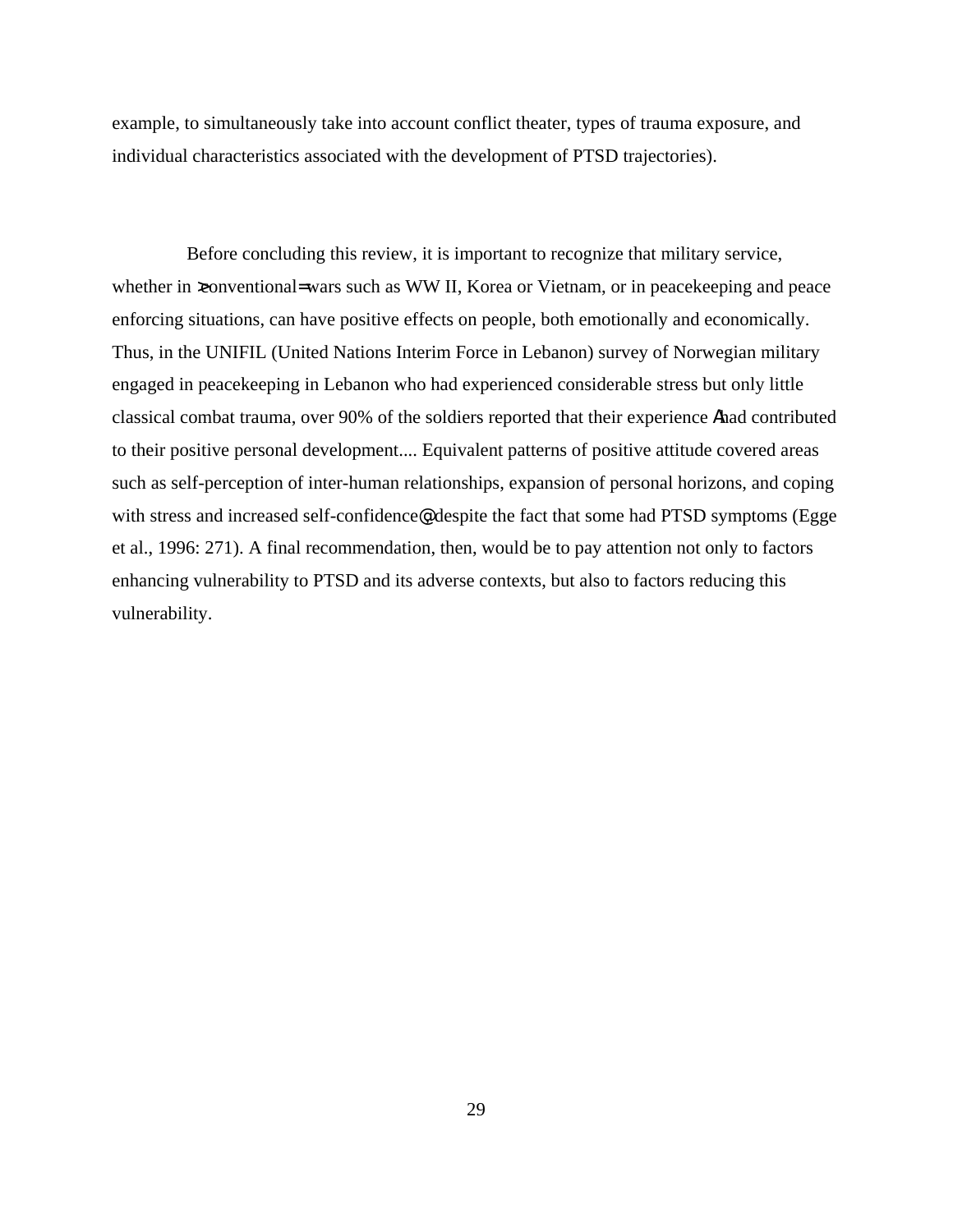#### **REFERENCES**

Aldwin, C.M., Levenson, M.R. & Spiro III, A. (1994). Vulnerability and resilience to combat exposure: Can stress have lifelong effects? *Psychology and Aging 9* (1): 34-44.

Anderson, K.H., & J.M. Mitchell (1992). Effects of military experience on mental health problems and work behavior. *Medical Care 30* (6): 554-563.

Angrist J (1990). Lifetime earnings and the Vietnam-era draft lottery: evidence form social security administrative records. American Economic Review 80: 313-336.

Angrist J (1998). Estimating the labor market impact of voluntary military service using social security data on military applicants. *Econometrica 66*: 249-288.

Angrist J, and A Krueger A (1994). Why do world war II veterans earn more than nonveterans? *Journal of Labor Economics 12*: 74-97.

Asmundson, G.J.G., K. D. Wright, D.R. McCreary, & D. Pedlar (2003). Posttraumatic stress disorder symptoms in United Nations peacekeepers: An examination of factor structure and the influence of chronic pain. *Cognitive Behavior Therapy 32* (1): 26-37.

Bar-On, R., Z. Solomon, S. Noy, & C. Nardi (1986). The clinical picture of combat stress reactions in the 1982 war in Lebanon: Cross-war comparisons. In N.A. Milgram (Ed.), *Stress and Coping in Time of War: Generalizations from the Israeli Experience*. New York: Brunner/Mazel, Pp. 103-109.

Bartone, P.T.. & A.B. Adler (1998). Dimensions of psychological stress in peacekeeping operations. Military Medicine 163 (9): 587-593).

Berger, M.C., & B.T. Hirsch (19983). The civilian earnings experience of Viet Nam era veterans. *Journal of Human Resources 18* (4): 455-79.

Blanchard, E.B., J. Jones-Alexander, T.C. Buckley, et al. (1996). Psychometric properties of the PTSD Checklist (PCL). *Behavioral Research and Therapy 34*: 669-673.

Bramsen, I., A.J.E. Dirkzwager, S.C.M. van Esch, & H.M. van der Ploeg (2001). Consistency of self-reports of traumatic events in a population of Dutch peacekeepers: Reason for optimism? *Journal of Traumatic Stress 14* (4): 201.

Brett, E.A., The classification of posttraumatic stress disorder. In B.A. van der Kolk, A. C. McFarlane, & L. Weisaeth (Eds.), *Traumatic Stress: The Effects of Overwhelming Experience on Mind, Body, and Society*. New York: The Guilford Press., pp. 117-128.

Buckley, T.C., E.B. Blanchard, & E.J. Hickling (1998). A confirmatory factor analysis of posttraumatic stress symptoms. *Behaviour Research and Therapy 36*: 1091-1099.

David, H. (1999). The psychiatrization of post-traumatic distress: Issues for social workers. *British Journal of Social Work 29*: 755-777.

Daly, R. J. (1983). Samuel Pepys and post-traumatic stress disorder. *British Journal of*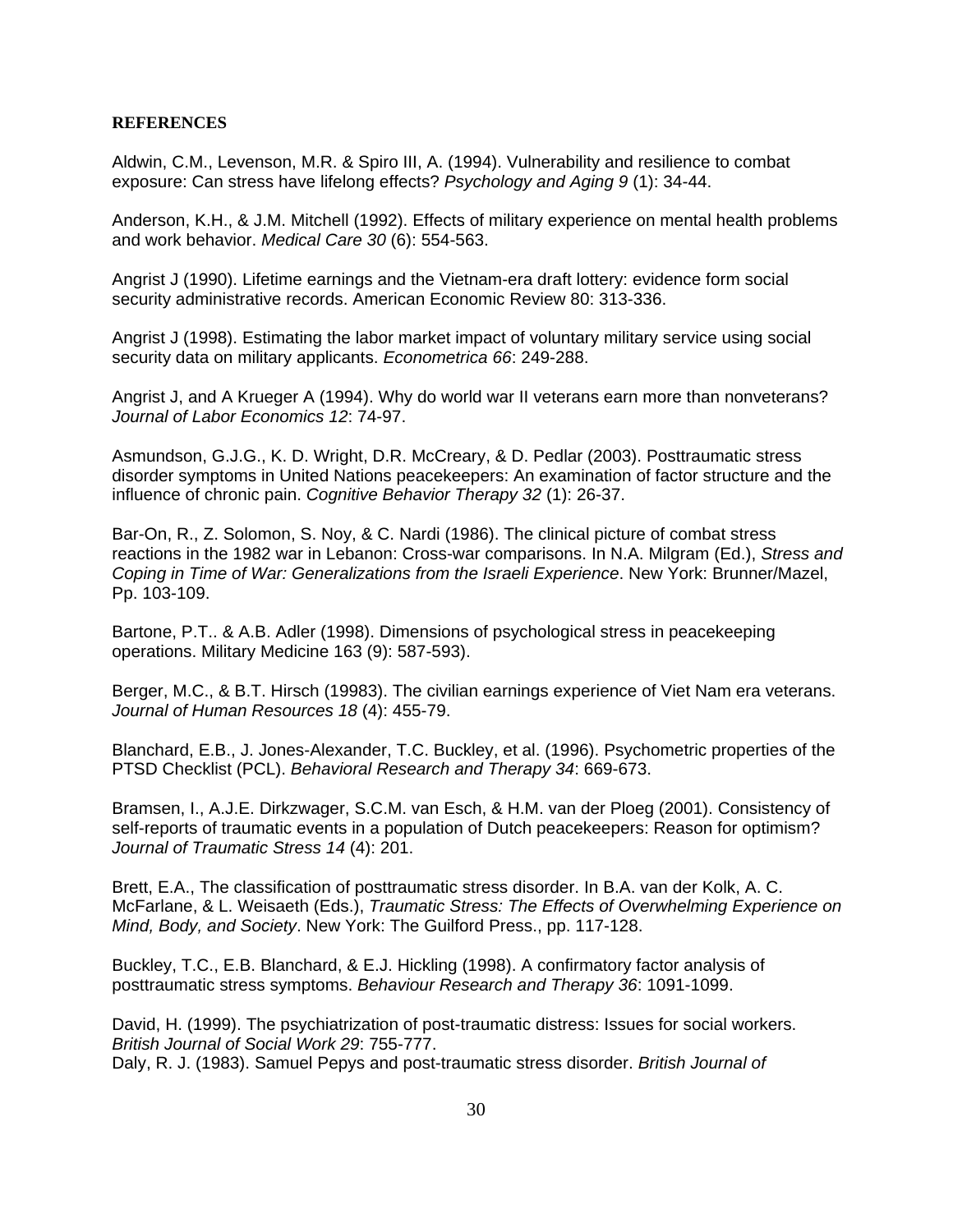*Psychiatry 143*: 64-68.

Egge, B., M. Mortensen, & L. Weisæth (1996). Armed Conflicts. Soldiers for peace: Ordeals and stress. The contribution of the United Nations Peace-Keeping Forces. Pp. 257-282, in Yael Daniell (Ed.), *International Responses to Traumatic Stress*. Amityville, NY: Baywood Publishing.

Elder, G.H. Jr., & Y. Meguro (1987). Wartime in men-s lives: A comparative study of American and Japanese cohorts. *International Journal of Behavioral Development 10*: 439-466.

Fontana, A., & R. Rosenheck (1994). A short form of the Mississippi Scale for Measuring Change in Combat-Related PTSD. *Journal of Traumatic Stress 7* (3): 407-414.

Fredland, J.E., & R.D. Little (1980). Long term returns to vocational training: Evidence from military sources. *Journal of Human Resources 15* (1): 49-66.

Goss Gilroy, Inc. (1998). *Health Study of Canadian Forces Personnel Involved in the 1991 Conflict in the Persian Gulf. Volume 1*. Report prepared for Gulf War Illness Advisory Committee, Department of National Defence. Ottawa: Goss Gilroy, Inc., Management Consultants.

Hull, L., A.S. David, K.C. Hyams, C. Unwin, S. C. Wessely, & M. Hotopf (2002). Self-reported health of Persian Gulf War veterans: A comparison of help-seeking and randomly ascertained cases. *Military Medicine 167* (9): 747-752.

Jones, E., R. Hodgins-Vermaas, H. McCartney, B. Everitt, C. Beech, D. Poynter, I. Palmer, K. Hyams, & S. Wessely (2002). Post-combat syndromes from the Boer war to the Gulf war: A cluster analysis of their nature and attribution. *British Medical Journal 324* (9 February): 1-7.

Kang, H.K., B.H. Natelson, C.M. Mahan, K.Y. Lee, & F.M. Murphy (2003). Post-traumatic stress disorder and chronic fatigue syndrome-like illness among Gulf War veterans: A population-based survey of 30,000 veterans. *American Journal of Epidemiology 157* (2): 141-148.

Kleinman, A. (1988). *The Illness Narratives. Suffering, Healing & the Human Condition*. New York: Basic Books.

Kulka, R.A., W.E. Schlenger, J.A. Fairbank, R.L. Hough, B.K. Jordan, C.L. Marmar, & D. S. Weiss (1990). *Trauma and the Vietnam War Generation. Report of the Findings from the National Vietnam Veterans Readjustment Study*. New York: Brunner/Mazel.

Kulka, R.A., W.E. Schlenger, J.A. Fairbank, B.K. Jordan, R.L. Hough, C.L. Marmar, & D. S. Weiss (1991). Assessment of posttraumatic stress disorder in the community: Prospects and pitfalls from recent studies of Vietnam veterans. Psychological Assessment: A Journal of Consulting and Clinical Psychology 3 (4): 547-560.

Lamerson, C.D. (1995). *Peacekeeping stress: Testing a model of organizational and personal outcomes*. Unpublished doctoral dissertation University of Guelph, Guelph, Ontario.

Lamerson, C.D., & E.K. Kelloway (1996). Towards a model of peacekeeping stress: Traumatic and contextual influences. *Canadian Psychology 37* (4): 195-204.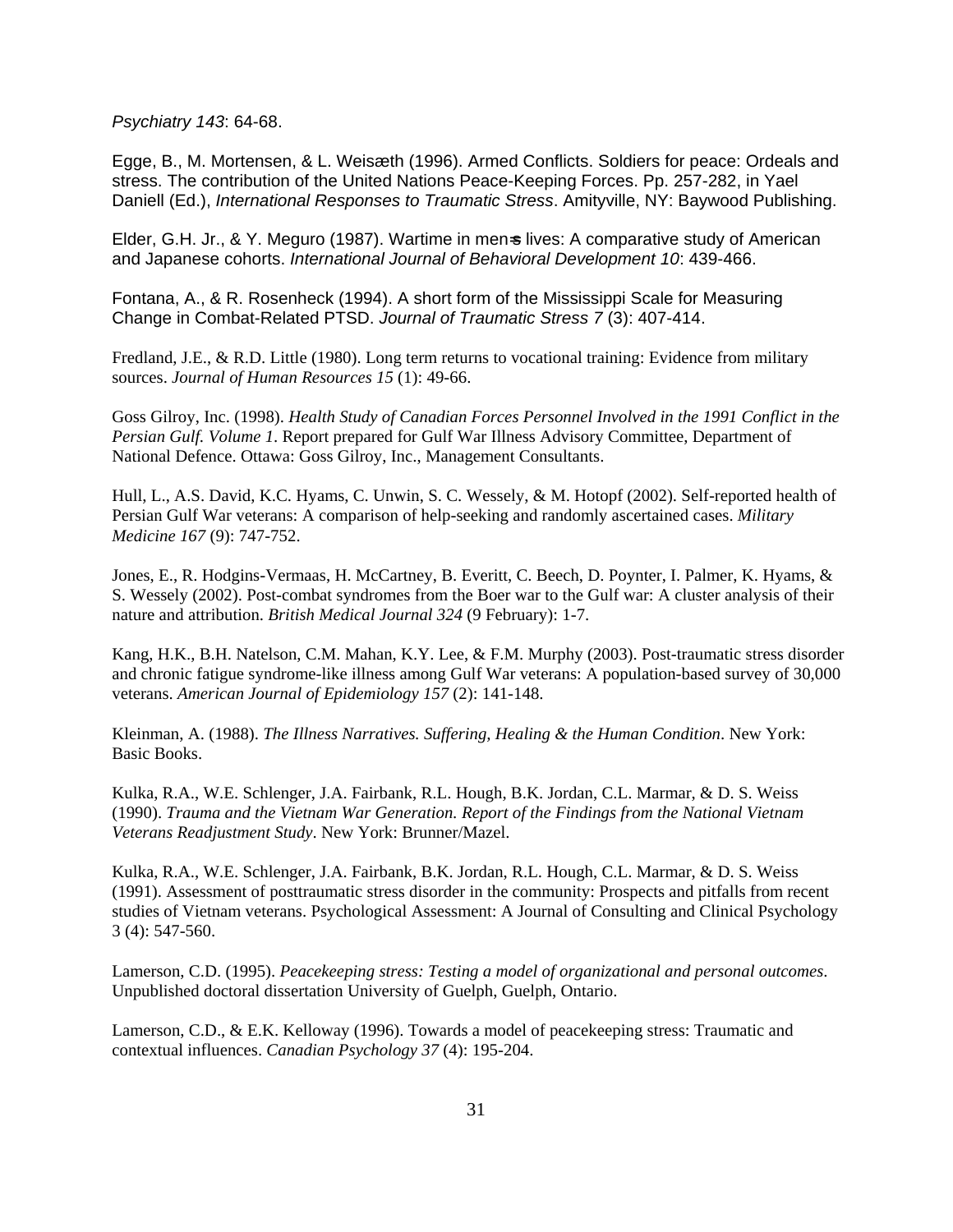Litz, B.T. (1996). The psychological demands of peacekeeping for military personnel. *NCP Clinical Quarterly 6* (1): 1-9.

Litz, B.T., L.A. King, D.W. King, S.M. Orsillo & M.J. Friedman (1997). Warriors as peacekeepers: Features of the Somalia experience and PTSD. *Journal of Consulting and Clinical Psychology 65* (6): 1001-1010.

Litz, B.T., S.M. Orsillo, M. Friedman, P. Ehlich, & A. Batres (1997). Posttraumatic stress disorder associated with peacekeeping duty in Somalia for U.S. military personnel. *American Journal of Psychiatry 154* (2): 178-184.

Maas, Ineke, & Richard A. Settersten, Jr. (1999). Military service during wartime: Effects on men=s occupational trajectories and later economic well-being. *European Sociological Review 15* (2): 213-232.

Mangum SL, Ball DE (1989) The transferability of military-provided occupational training in the post-draft era. *Industrial and Labor Relations Review 42*: 230-245.

Marshall, V.W., & M. Mueller (2002). Rethinking social policy for an aging workforce and society: Insights from the life course perspective. Discussion Paper No. W/18, Canadian Policy Research Networks. [available at www.cprn.org]

Marshall, V.W., & P. Taylor (in press). Restructuring the life course: Work and retirement. *The Cambridge Handbook of Age and Ageing*. Malcolm Johnson, Vern L. Bengtson, et al. (Eds). Cambridge: Cambridge University of Press.

Prigerson, H.G., Maciejewski, P.K. & Rosenheck, R.A.(2001). Combat trauma: trauma with highest risk of delayed onset and unresolved posttraumatic stress disorder symptoms, unemployment, and abuse among men. *Journal of Nervous and Mental Disorders 189*: 99-108

Prigerson, H.G., P.K. Maciejewski, & R.A. Rosenheck (2002). Population attributable fractions of psychiatric disorders and behavioral outcomes associated with combat exposure among US men. *American Journal of Public Health 92* (1): 59-63.

Roemer, L., B. Litz, S. Orsillo, et al. (1998). Increases in retrospective accounts of war-zone exposure over time: The role of PTSD symptom severity. *Journal of Traumatic Stress 11*: 597-605.

Rosenheck RA, & Fontana A (1994). A model of homelessness among male veterans of the Vietnam War generation, *American Journal of Psychiatry 151*: 421-427.

Rosenheck, R.A, & Fontana, A. (1994). Long-term sequelae of combat in World War II, Korea and Vietnam: A comparative study. Pp. 330-357 in R.J. Ursano, B.G. McCaughey, & C.S. Fullerton (Eds.), *Individual and Community Responses to Trauma and Disaster. The Structure of Human Chaos.*

Rosenheck, RA, Frisman L, Sindelar J (1995). Disability compensation and work among veterans with psychiatric and nonpsychiatric impairments. *Psychiatric Services 46*: 359-366.

Savoca, E., and Rosenheck, R. (2000). The civilian labor market experiences of Vietnam-era veterans: the influence of psychiatric disorders. *The Journal of Mental Health Policy and*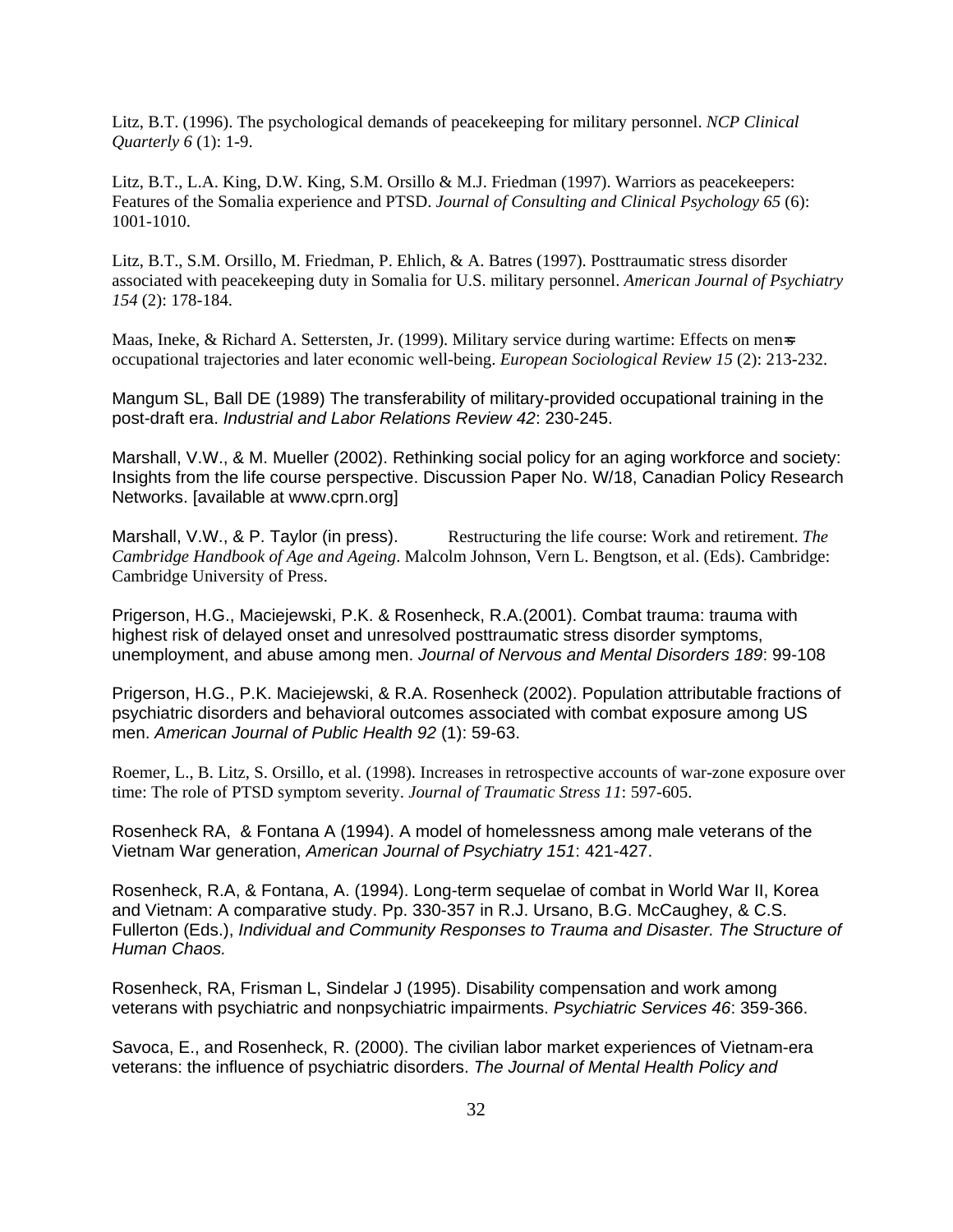*Economics, 3*, 199-207. FILE: Labor Market/Careers

Schlenger, W.E., R.A. Kulka, J.A. Fairbank, R.L. Hough, B.K. Jordan, C.R. Marmar, & D.S. Weiss (1992). *Journal of Traumatic Stress 5* (3): 333-363.

Schnurr, P., S. Rosenberg & M. Friedman (1993). Changes in MMPI scores from college to adulthood as a function of military service. *Journal of Abnormal Psychology 103*: 288-296.

Schützwohl, M., & A. Maercker (1999). Effects of varying diagnostic criteria for posttraumatic stress disorder are endorsing the concept of partial PTSD. *Journal of Traumatic Stress 12* (1): 155-165.

Scott, W.J. (1990). PTSD in DSM-III: A case in the politics of diagnosis and disease. *Social Problems 37* (3): 294-310.

*Survey of Disabled Veterans* (1989)]. Washington, DC, Department of Veterans Affairs.

Weathers. F.W., B.T. Litz, D.S. Herman, J.A. Huska, & T.M. Keane (1993). The PTSD Checklist (PCL): Reliability, validity, and diagnostic utility. Paper presented at Annual Meeting, International Society for Traumatic Stress Studies, San Antonio TX (October) [www.pdhealth.mil/library/book.asp].

Wessely, S., C. Unwin, M. Hotopf, L. Hull, K. Ismail, V. Nicolaou, & A. David (2003). Stability of recall of military hazards over time. Evidence from the Persian Gulf War of 1991. *British Journal of Psychiatry 183*: 314-322.

Yarvis, J.S. (2004). *Subthreshold PTSD: A Comparison of Depression and Alcohol Problems in Canadian Peacekeepers with Different Levels of Traumatic Stress*. Doctoral Dissertation, The University of Georgia, Athens, GA..

Zatzick, D., Marmar, C. R., Weiss, D. S., Browner, W.S., Metzler, LT.J., Golding, J.M., et al. (1997). Posttraumatic stress disorder and functioning and quality of life outcomes in a nationally representative sample of male Vietnam veterans. *American Journal of Psychiatry, 154*, 1690- 1694.